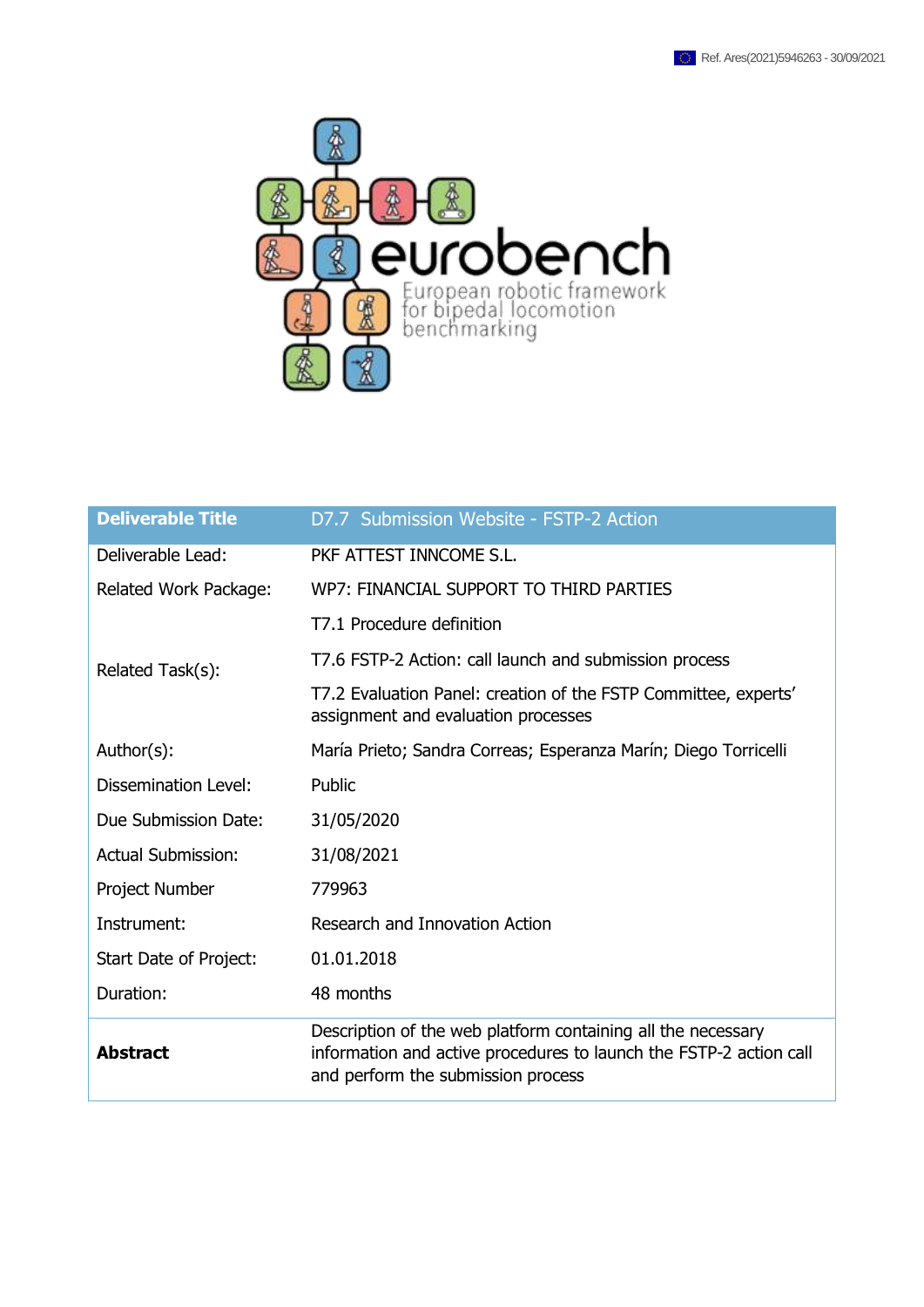

This project has received funding from the European Union's Horizon 2020 research and innovation program under grant agreement No 779963

# <span id="page-1-0"></span>**Versioning and Contribution History**

| <b>Version</b> | Date       | <b>Modified by</b>                 | <b>Modification reason</b>                                                                                             |
|----------------|------------|------------------------------------|------------------------------------------------------------------------------------------------------------------------|
| v.01           | 03/08/2020 | María Prieto<br>Esperanza Marín    | First draft including pre-registration<br>platform                                                                     |
| v.02           | 30/08/2020 | Esperanza Marín                    | Second draft including full submission<br>platform                                                                     |
| v.03           | 03/09/2020 | Diego Torricelli                   | Review and corrections                                                                                                 |
| v.04           | 10/09/2020 | Sandra Correas                     | Review and update of functionalities.                                                                                  |
| v.05           | 03/12/2020 | Esperanza Marín<br>Sandra Correas  | Update related to the evaluation panel<br>(after the last cut off). Version ready for<br>internal review (PC, TC)      |
| v.06           | 11/12/2020 | Diego Torricelli<br>Sandra Correas | Review. Latest update.<br>Approved for submission.                                                                     |
| v.07           | 27/09/2021 | Sandra Correas                     | New version created for actual submission<br>(the document was not submitted at the<br>time it was ready). No changes. |





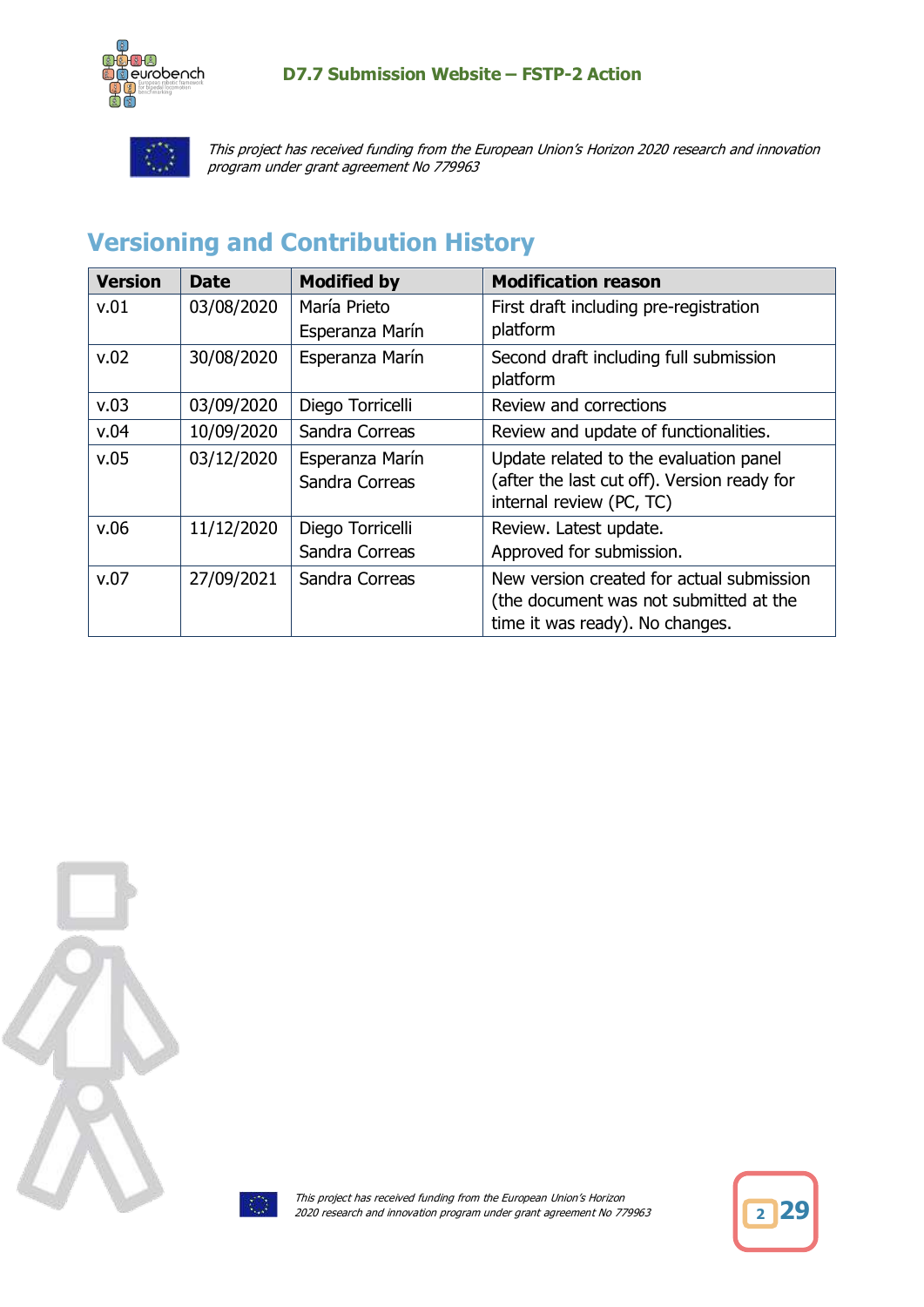# <span id="page-2-0"></span>**Table of Contents**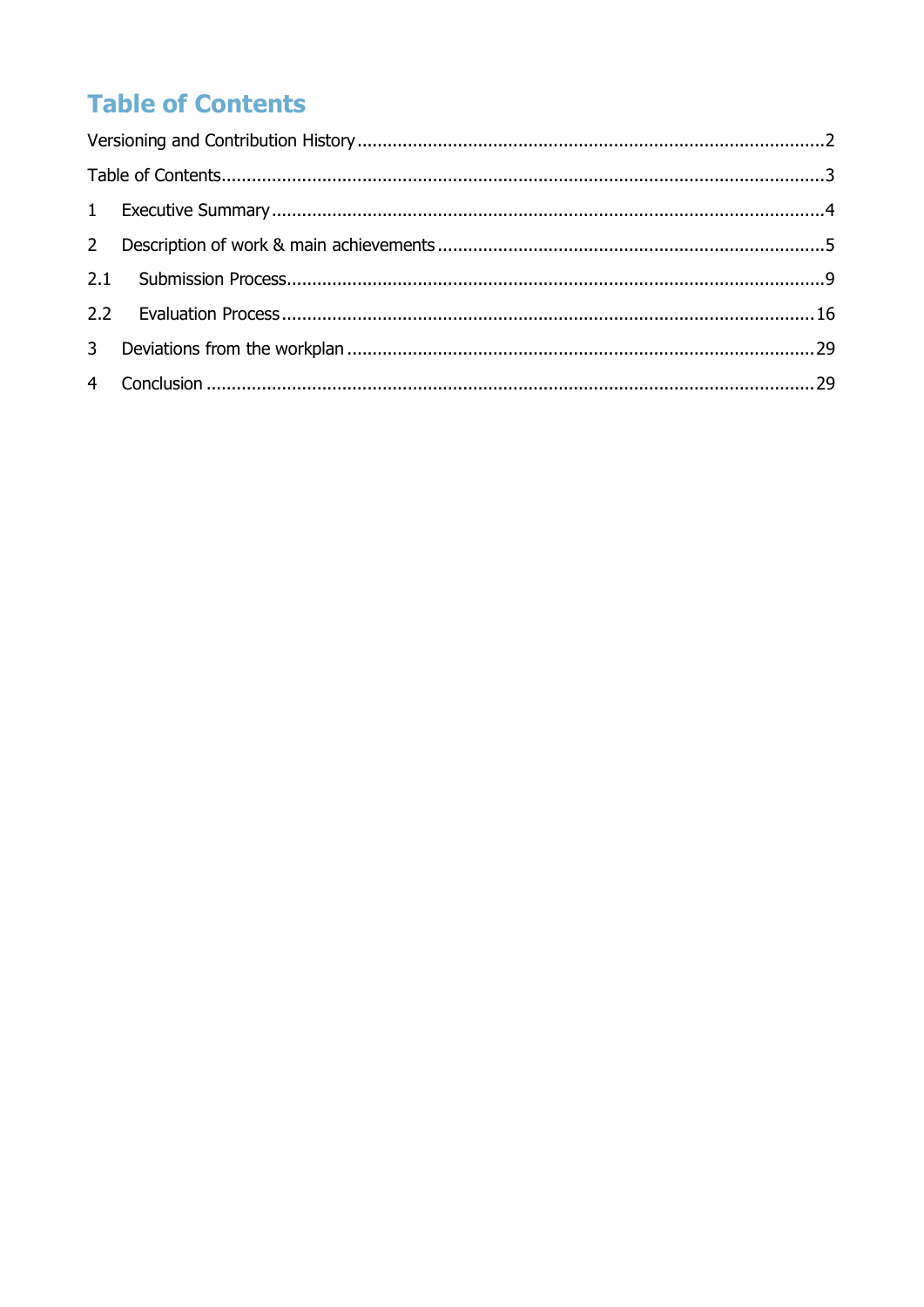

# <span id="page-3-0"></span>**1 Executive Summary**

The submission of proposals was performed through the online platform [http://opencall.eurobench2020.eu,](http://opencall.eurobench2020.eu/) also used for the FSTP-1 Open Call.

For FSTP-2, previously to the final submission platform, a pre-registration form was prepared to gather the interest and ideas of potential participants and provide them with preliminary feedback to enhance the impact of the call. The pre-registration phase was opened from May  $1<sup>st</sup>$  2020 to May  $31<sup>st</sup>$  2020 and the EUROBENCH teams provided the applicants with preliminary feedback to improve their proposals during the subsequent months before the launch of the Call.

For both the pre-registration and, afterwards, for the Open Call, as part of T7.6, a dedicated section within the EUROBENCH website was created for the FSTP-2 Open Call including all the necessary details for the submission process (summarised on the website or included in the official documents and instructions to be followed by applicants).

The call for submission within the platform was created including the fields required to comply with the FSTP-2 Guide for Applicants previously elaborated and gather all the information needed. It was linked to the dedicated page in EUROBENCH website and, finally, the FSTP-2 Open Call was opened on September 1<sup>st</sup> under a first-come-first-served scheme, including periodic cut-off dates every 15 days.

This Deliverable (D7.7 Submission Website -FSTP-2 Action) describes the developments within the EUROBENCH FSTP website and the above-mentioned web platform containing all the necessary information and active procedures implemented to launch the FSTP-2 action call and allow applicants to perform the submission within the call deadline, November  $30<sup>th</sup>$  2020, as well as, afterwards external and internal experts to perform the evaluation process.





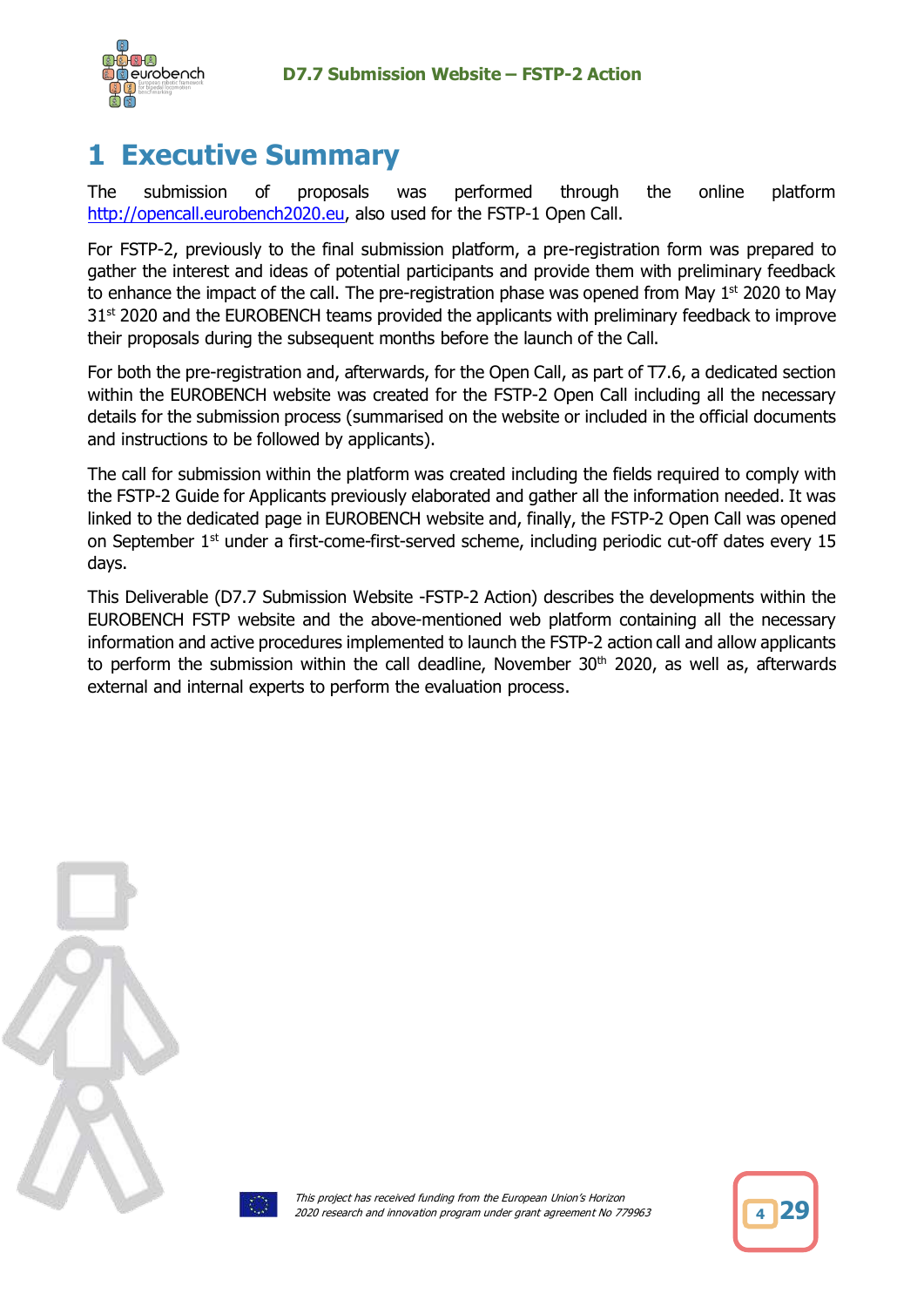

# <span id="page-4-0"></span>**2 Description of work & main achievements**

# **Pre-Registration Phase**

Before starting the pre-registration in the dedicated form, participants had all the information needed in a dedicated page in the EUROBENCH website [\(https://eurobench2020.eu/ftsp-open-calls/fstp-2](https://eurobench2020.eu/ftsp-open-calls/fstp-2-validating-the-framework/fstp-2-open-call-pre-registration-questions/) [validating-the-framework/fstp-2-open-call-pre-registration-questions/\)](https://eurobench2020.eu/ftsp-open-calls/fstp-2-validating-the-framework/fstp-2-open-call-pre-registration-questions/).

## FSTP-2 Open Call Pre-Registration Questions

Pre-registration will be a quick process (about 10 min) in which you will have to answer a limited number of questions (most of them based on multiple-choice questionnaires).

Here you will find a summary of all the questions and possible answers you will find in the pre-registration form once it will be published. This will allow you to prepare in advance for the online process. The form will be blerarchical, meaning that the questions displayed will depend on previous responses, therefore you may not be asked some of the questions here provided.

1. Name and type of your entity (University: Research Institute: SME: Big enterprise: Non-profit organization: Project Consortium: Other) and whether you will participate alone or in consortium (in this case, no further information on other partners will be required).

2. What you want to test / vaildate:

- \* A system. Depending on the type of system, certain questions will be asked:
	- · Walking robot: type [full humanoid; bipedal machine; quadrupedal robot; hexapod; other)
	- . Exoskeleton/exosult: which part of the body, whether it will be active (powered) or not, whether the structure will be rigid or soft and if there is any restriction In user's morphology (e.g. max height, pelvis width, leg length of the subject).
	- . Prosthesis: which part of the body and whether it will be active (powered) or not.
- . In addition, for all systems, the technical specifications will be asked: unilateral or bilateral; actuated joints and if they are active, passive, semi-active/quasi passive or focked; maximum height and width of the system (cm); total weight (kg); whether the system has been described in any publication (references); brand name, if applicable (either commercial or research) and TRL level.
- · Human subjects (e.g. clinical, sport, etc.): healthy subjects or pathology-affected (specify).
- . If you don't own a physical system, you can use the standard robot platforms available at the facility: the humanoid robot Reem-C from PAL Robotics and/or the exoskeleton H3 from Technald S.L.

3. Type of participation in F5TP-2:

- . Option 1 (In situ experiments). The grant (max € 60 k) will cover personnel costs, travel & accommodation to realize up to 2 weeks of testing in one of the two EUROBENCH facility (Facility for Wearable Robots in Spain, and Facility for Humanoids in Italy).
- . Option 2 (Remote experiments). The grant (max € 30 k) will cover personnel costs and consumables needed to execute a testing experiments in your own laboratory, using the EUROBENCH Software to assess the performance of your system.
- . Option 3 (Retrospective data analysis). The grant (max € 15 k) will cover personnel costs to use the EUROBENCH software to process data previously collected (e.g. data included in pre-existing databases).



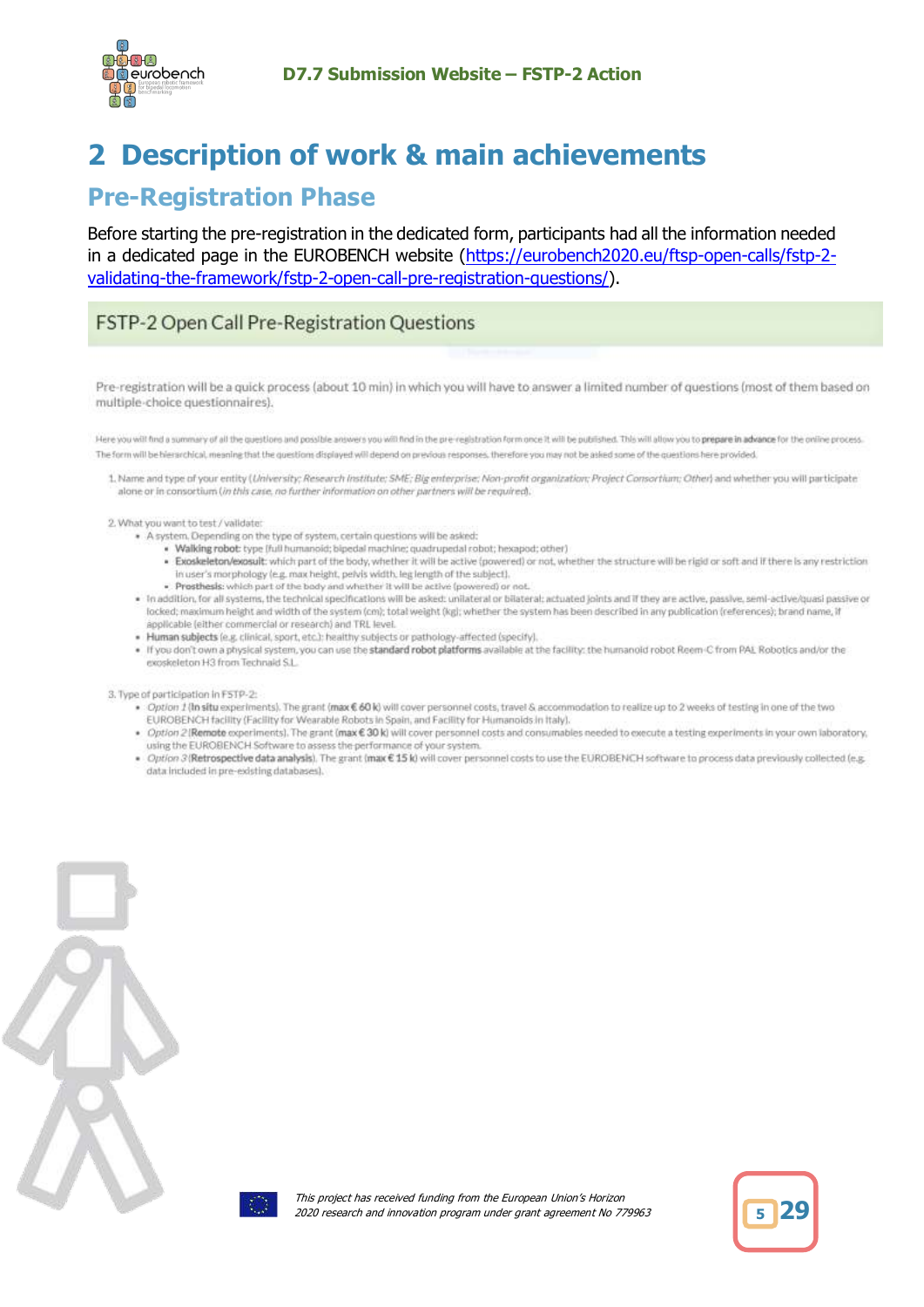

- 4. Which scenarios you would like your system to be tested in; walking on flat terrain, slopes, stairs, treadmill...; overcoming obstacles, standing during pushes, opening doors...
- 5. What domains of application your system is addressing: industrial (manufacturing, construction, logistic), healthcare (rehabilitation, assistance), consumer (personal care, entertainment), emergency or other.
- 6. What aspects of performance you would like EUROBENCH to measure: speed, symmetry, energy efficiency, stability, human likeness, robustness, ergonomics...
- 7. What kinds of services you expect from EUROBENCH: to receive a certified "quality seal" on performance, safety, usability...; to compare your system to others or human performance: to have technical support / guidance in the execution of tests: to have an automatic calculation of performance: to have a cloud space to store data from your experiments: to upload a new algorithm/metric you developed; to receive personalized suggestions; to train yourself, your students or employees; to perform a clinical trial; to train for competitions; to organize events and/or to showcase your technology to potential users.

Finally, if you want, you can describe in more details the testing experiment(s) you would like to perform and to ask further questions. So, it would be convenient to prepare a brief text in advance.

For any questions on the pre-registration procedure, please contact: fstp@eurobench2020.eu

Figure 1. Information to correctly pre-registrate a proposal

For the online pre-registration, a dedicated [Google form](https://docs.google.com/forms/d/e/1FAIpQLSdUXbGMGB-Tk0e_0W5n2ro3EkURUsRBKxbt_2MGYQEEhYgmCA/viewform) was created and made public.







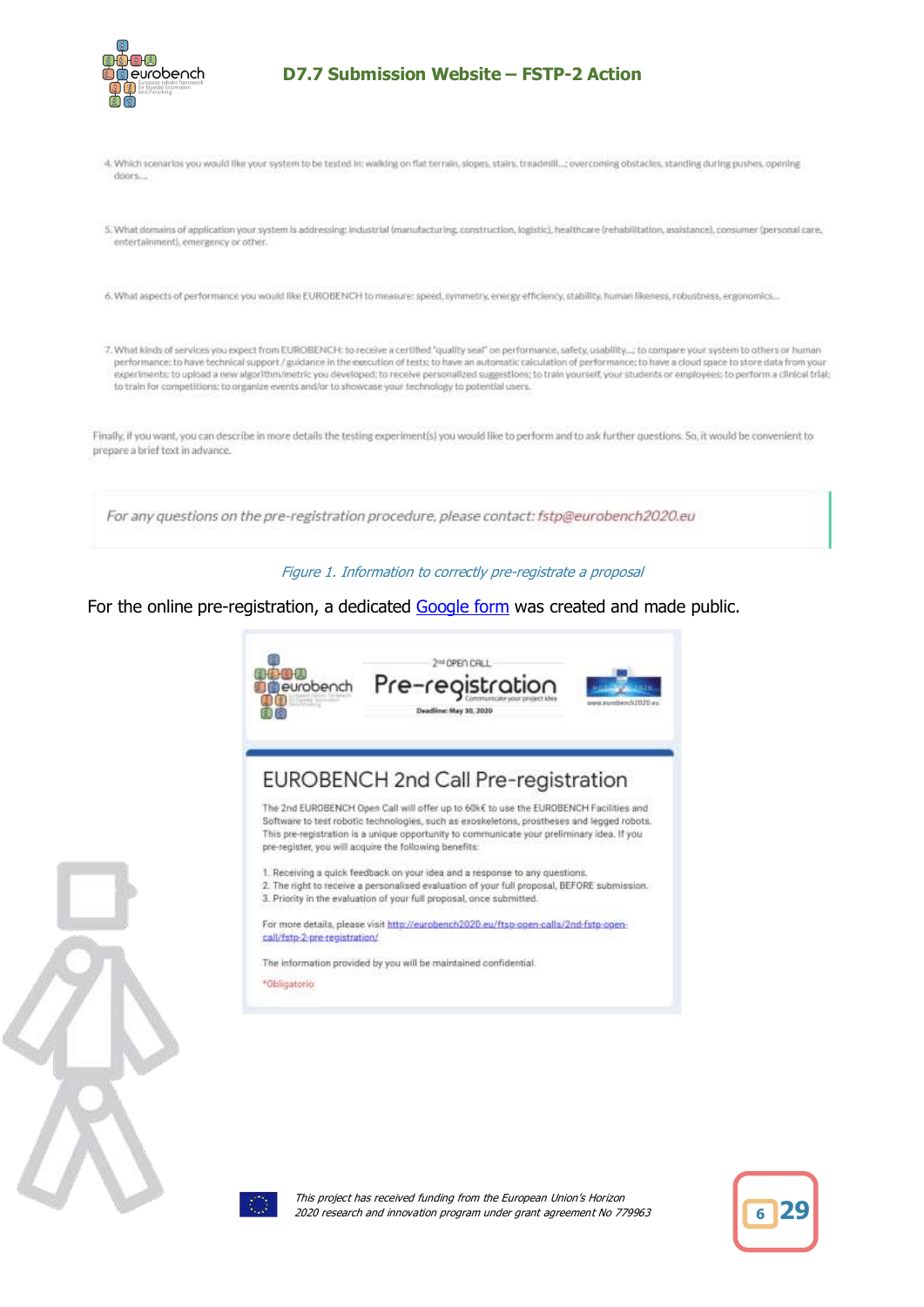

# **Submission Phase**

The following documents were prepared and made public on the **EUROBENCH** website [\(http://eurobench2020.eu/ftsp-open-calls/FSTP-2/\)](http://eurobench2020.eu/ftsp-open-calls/fstp-1/) for the potential applicants to have all the information needed during the preparation of the proposals and submission process:

- [Guide for Applicants](https://eurobench2020.eu/wp-content/uploads/2021/03/FSTP-2-Guide-for-Applicants_v1_vdef_V3.pdf)
- [EUROBENCH Benchmarking Scenarios Description](https://eurobench2020.eu/wp-content/uploads/2020/09/EUROBENCH-benchmarking-scenarios-description_v2.pdf)
- FSTP-2 proposal template
- [Brochure Exo-H3 ROS](https://eurobench2020.eu/wp-content/uploads/2020/09/Brochure-Exo-H3_2020_ROS.pdf) (not prepared, just uploaded)

In this dedicated page, a description of the call is offered in a summarized form, and the details of submission through documents and support links.

The dedicated e-mail address: [fstp@eurobench2020.eu](mailto:fstp@eurobench2020.eu) was indicated as helpline communication channel.

A dedicated webinar was also organized to explain all the details of the Open Call.

| FSTP 2 - Validating the Framework                                                                                                                                                                                                                                                                                                                                                                                                                                                                                                                                                                                                                                                                                 |
|-------------------------------------------------------------------------------------------------------------------------------------------------------------------------------------------------------------------------------------------------------------------------------------------------------------------------------------------------------------------------------------------------------------------------------------------------------------------------------------------------------------------------------------------------------------------------------------------------------------------------------------------------------------------------------------------------------------------|
| The 2nd EUROBENCH Open Call (opening on September 1st) will offer up to € 100k to<br>g eurobench<br>Third Parties interested in using the EUROBENCH Facilities and Software to test<br>robotic technologies, such as exoskeletons, prostheses, legged robots, and other types<br>Do you want to become evaluator of the<br>of overground robots.<br>EUROBENCH FSTP-2 open Coll7<br>With these tests we will validate the testbenches of the first benchmarking framework<br>for bipedal robotics in Europe, and you will contribute to the future uptake of robotics.<br>The proposals will be evaluated under a first come-first served policy, so don't<br>delay and send us your proposal as soon as possible. |
| You can already start peparing your proposal                                                                                                                                                                                                                                                                                                                                                                                                                                                                                                                                                                                                                                                                      |
| · Guide for applicants                                                                                                                                                                                                                                                                                                                                                                                                                                                                                                                                                                                                                                                                                            |
| - Eurobench benchmarking scenarios<br>· FSTP-2 proposal template                                                                                                                                                                                                                                                                                                                                                                                                                                                                                                                                                                                                                                                  |
| <b>APPLY NOW</b>                                                                                                                                                                                                                                                                                                                                                                                                                                                                                                                                                                                                                                                                                                  |
| Figure 2. Information to correctly submit a proposal                                                                                                                                                                                                                                                                                                                                                                                                                                                                                                                                                                                                                                                              |
| This project has received funding from the European Union's Horizon                                                                                                                                                                                                                                                                                                                                                                                                                                                                                                                                                                                                                                               |



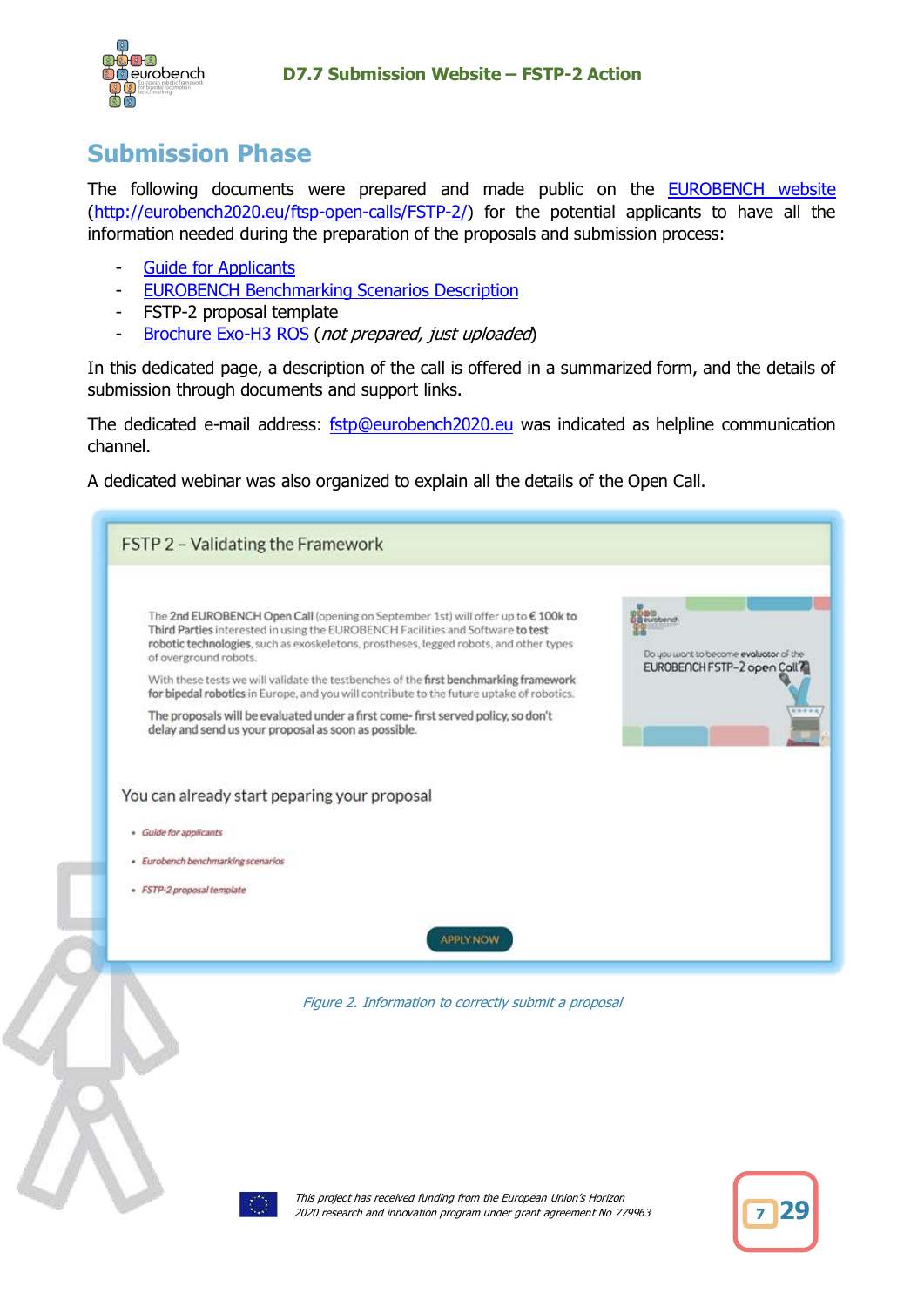

# FAQ's

#### ~1. What does the first-come-first-served scheme mean?

It means that proposals will be evaluated in chronological order of arrival until the budget is exhausted.

 $\sim$  2.1 am interested in participating in more than one option, can I do it?

Yes, by submitting more than one proposal. Each proposal should target only one option.

→ 3. If I choose two options, can I get maximum funding from both?

No, the limit is € 100k for each proposal.

 $\sim$  4. Is there a minimum budget that can be funded?

No. only maximum.

~ 5. My entity was funded during fisto-1, can I participate in fitp 2?

Yes, but within the € 100k limit per participant. If you have already obtained the maximum funding (€ 100k) in the first call, you can participate as well, but without being elipible for funding.

e 6. Can I submit more than one proposal?

Yes, but you cannot obtain more than 100k€ of funding across all proposals.

 $\sim$  7, Can I include entities from non-eligible countries in my consortium?

Yes, they can be part of the Consortium but they will not be eligible for funding.

n B. Do we need to submit our own ethical approval if we intend to use the facility in the EUROBENCH test site?

You will have to report the protocol description, but we (from EUROBENCH side) are going to submit such protocol to our local ethical committee. If the same protocol has been also approved by your local ethical committee, this may facilitate the process of approval on our site. You can refer to it in the proposal stage.



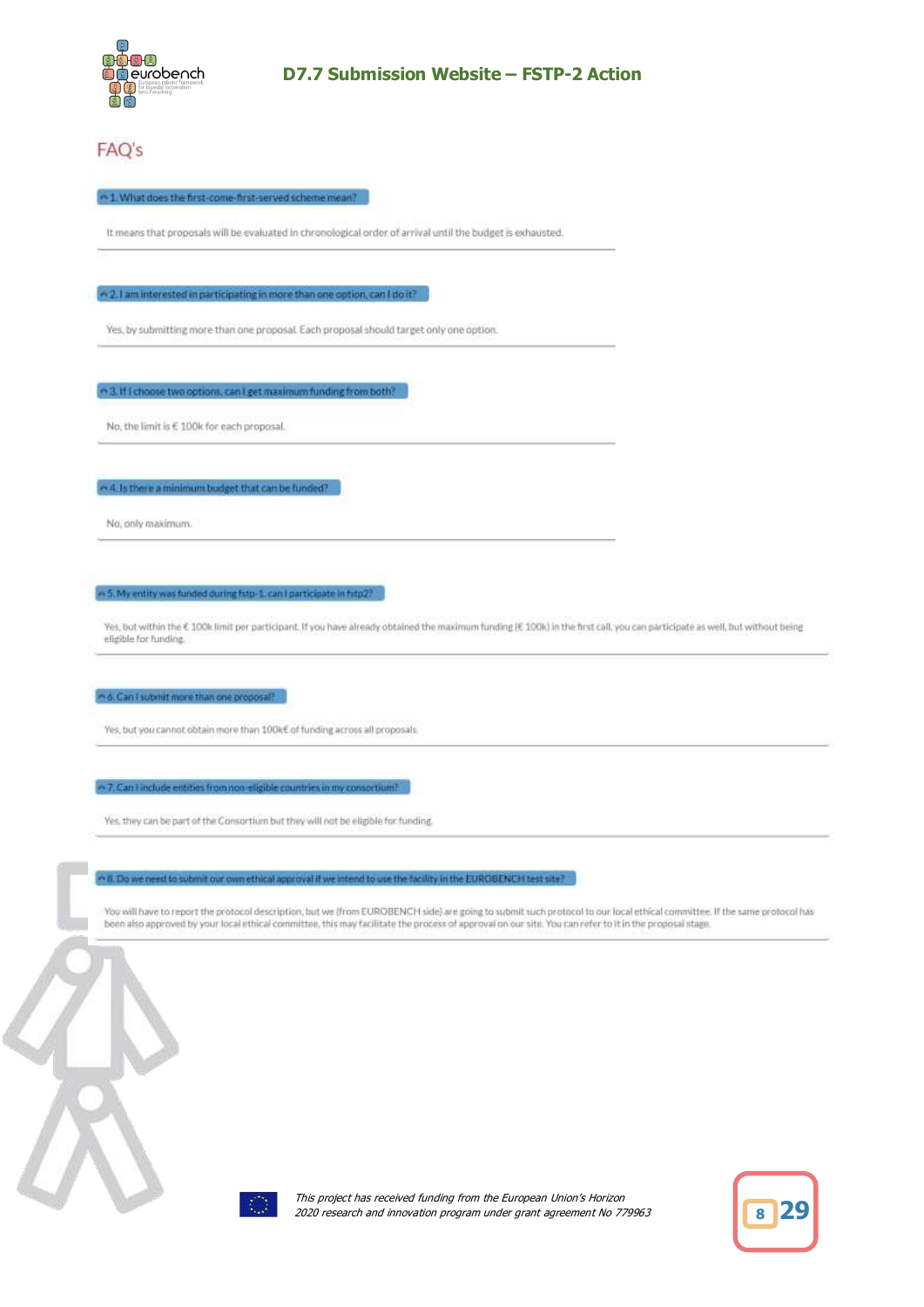

| - 9. Does EUROBENCH provide wireless bipolar sEMG recordings?                                           |  |
|---------------------------------------------------------------------------------------------------------|--|
| Yes, Delsys Trigno, 8 channels.                                                                         |  |
|                                                                                                         |  |
| - 10. Can we specify which testbed of the projects of the first call we can work with?                  |  |
| Yes, you should specify it.                                                                             |  |
| <> 11. Which criteria are you currently adopting to classify the product at the Proof of Concept stage? |  |
|                                                                                                         |  |

Figure 3. FAQs

As seen in the screenshots, support documents are provided, as well as a link to contact via email (helpline service). In addition, the section of Frequently Asked Questions (FAQs) is also an important help element.

Here below, submission and evaluation processes are described, and screenshots of the web platform are included.

# <span id="page-8-0"></span>2.1.1 Submission Process

To apply to EUROBENCH Open call, applicants should use the following link: [http://opencall.eurobench2020.eu](http://opencall.eurobench2020.eu/) and access to the submission platform.

After selecting the only open call currently active, i.e. EUROBENCH FSTP-2 Open Call, the initial page displays a brief summary of the call. It is divided into three sections (see image below):

- 1. **Description Section:** This section gives a brief description of the EUROBENCH Open Call.
- 2. **Files Section**: The second section shows the document that participants should read before submitting a proposal (Guide for Applicants).
- 3. **Link Section:** Here, the "Go to Call" link takes an applicant to a login page.



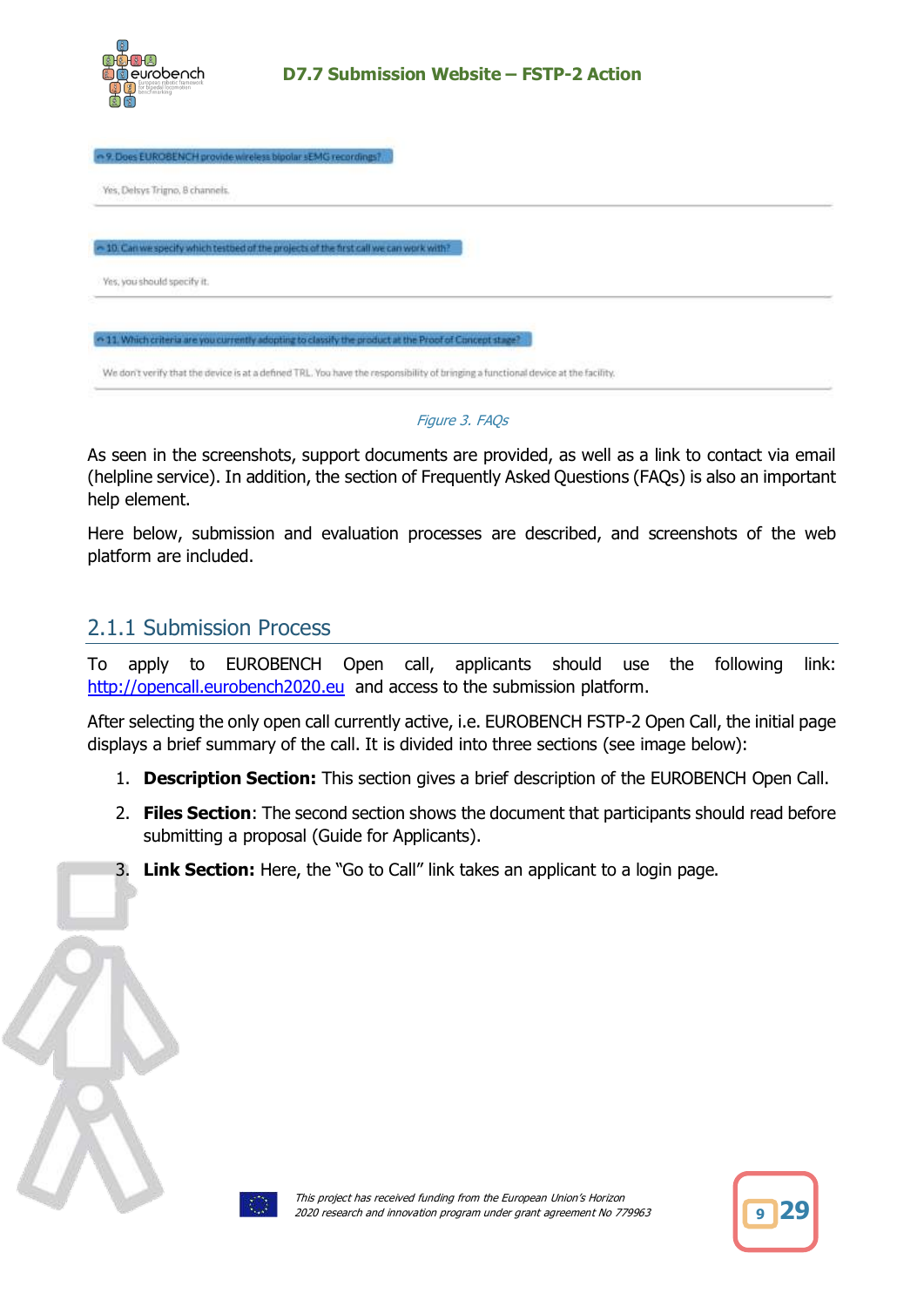

ш

### **D7.7 Submission Website – FSTP-2 Action**

| pere<br>@ewobench                                                                                                                                                                                                                                                                                                                                                                                                                                                                                                                                                                                                                                                  |
|--------------------------------------------------------------------------------------------------------------------------------------------------------------------------------------------------------------------------------------------------------------------------------------------------------------------------------------------------------------------------------------------------------------------------------------------------------------------------------------------------------------------------------------------------------------------------------------------------------------------------------------------------------------------|
| EUROBENCH FSTP-2 Open Call Validating the Framework<br>Submission deadline 2020-11-30 16:00:00 (UTC)                                                                                                                                                                                                                                                                                                                                                                                                                                                                                                                                                               |
| The 2nd EUROBENCH Open Call will offer up to € 100k to Third Parties interested in using the EUROBENCH Facilities and Software to test robotic<br>technologies, such as exoskeletons, prostheses, legged robots, and other types of overground robots.                                                                                                                                                                                                                                                                                                                                                                                                             |
| With these tests we will validate the testbenches of the first benchmarking framework for bipedal robotics in Europe, and you will contribute to the<br>future uptake of robotics.                                                                                                                                                                                                                                                                                                                                                                                                                                                                                 |
| The EUROBENCH project aims to create the first united benchmarking framework for robotic systems in Europe. This framework will allow companies and/or ropparies to test the porformance of their robots at any stage of<br>development The project is mainly focused on bipedal systems, i.e. expokeletons, prochedos and humanoids, but it is also opened to cover other robotic technologies. To this am. EUROBENCH has developed:<br>. Two Testing Papillies, one for wearable robots (incided as the Hospital Los Madrolins, in Brunsha, Spain) and the other for humanoid relatio (located in the listuas did Technique, to Orrova, Italy), he allow perform |
| standardized tests on missilic prototypes in a unique location, saving resources and fime<br>. A united Benchmaning Software, which includes: 1) common protozols to execute ittancies/set tests in any lab setting. 2) computational tops to compute performance scores according to quantititive Performance indicators.<br>and 3 a unfect database to consum the performance results with stren systems.                                                                                                                                                                                                                                                        |
| To build this transwork, the EUROBENCH Convortium relied an the colloboration with more than 50 external entities, a k A Third Parties, through 17 sub-projects funded in the 1st Open CM (FSTP-1).                                                                                                                                                                                                                                                                                                                                                                                                                                                                |
| The entire EUROBENCH framework (Facilities & Software) will be row offered to participants of this 2nd Open Call (PSTP-2). Selected projects will receive furniting to test and improve their own mbob clouds in systems will<br>EUROBENCH Issis.                                                                                                                                                                                                                                                                                                                                                                                                                  |
| This can traced on a first-come-first-served scheme, will be open from September 1: 2020 until November 30, 2020, or budget depletion                                                                                                                                                                                                                                                                                                                                                                                                                                                                                                                              |
| For more information about this FSTP Open Call and the EUROBENCH project visit http://eurobench2020.eu/ftsp-open-calls/2nd-fstp-open-<br>call/fstp-2-validating-the-framework/                                                                                                                                                                                                                                                                                                                                                                                                                                                                                     |
|                                                                                                                                                                                                                                                                                                                                                                                                                                                                                                                                                                                                                                                                    |
|                                                                                                                                                                                                                                                                                                                                                                                                                                                                                                                                                                                                                                                                    |

**Login page**: New applicants must **register ("don't have an account yet?")** to create an account first. An email address and a password are needed to register into the platform.

| Please sign in                                                                                                          |
|-------------------------------------------------------------------------------------------------------------------------|
| Enter you log-in credentials                                                                                            |
| Email                                                                                                                   |
| Password                                                                                                                |
| Remember me.                                                                                                            |
| Login                                                                                                                   |
| Forgot your password?                                                                                                   |
| Don't have an account yet?                                                                                              |
|                                                                                                                         |
| This project has received funding from the European Union's<br>2020 research and innovation program under grant agreeme |

 $\mathsf{r}$ 

| 10 |  |
|----|--|
|    |  |

's Horizon 2020 research and innovation program under grant agreement No 779963 **<sup>10</sup> 29**

i.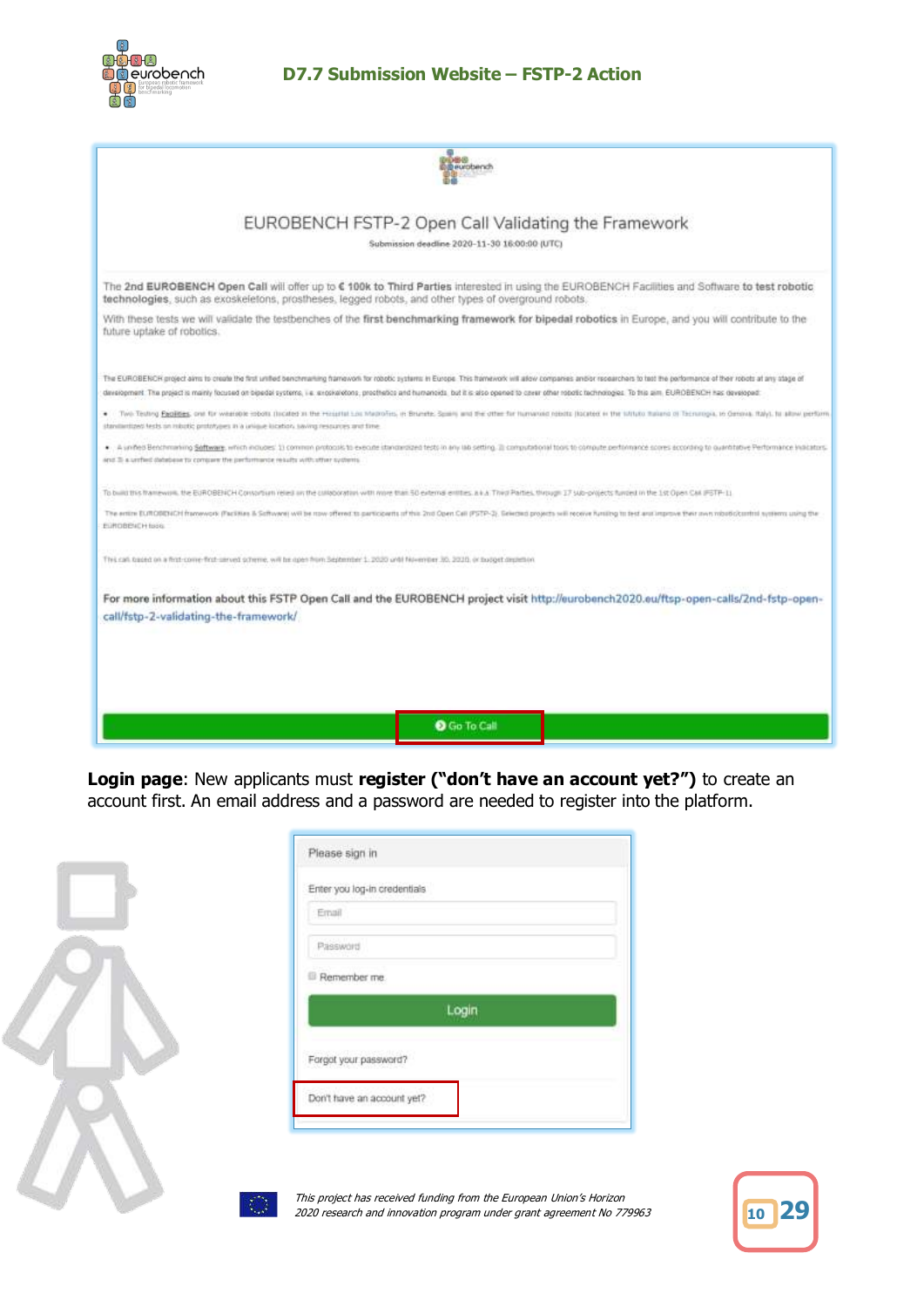

# **2.1.1.1 REGISTRATION**

**In this phase, ORGANISATION MUST be also registered**: Participants must complete all the required data when registering (see the following picture), since this information is automatically included in the proposal when completing the Consortium Section and it is not possible to modify the organisation's data during the process.

| Create new organization<br>Logal Name of Organisation:               |                       |
|----------------------------------------------------------------------|-----------------------|
| e.g. Technical University of Munich                                  |                       |
| Organization short name                                              |                       |
| e.g. TUM                                                             |                       |
| <b>Department</b>                                                    |                       |
| e.g. Chair of Robotics, Artificial Intelligence and Embedded Systems |                       |
| State/Country                                                        |                       |
| Type of Organisation                                                 |                       |
| Small and Medium Enterprise (SME)                                    |                       |
| PIC                                                                  |                       |
|                                                                      |                       |
| <b>Contact Persons</b>                                               |                       |
| Name: New user                                                       | Email: No email given |

After the information has been submitted, a verification email will be sent. The applicant must first find the email and follow the account activation link to complete the registration. Once registered, applicants can login with their credentials.

## **2.1.1.2PROPOSAL SUBMISSION**

After a successful registration and login, an applicant is taken to the proposal submission page. Here, a proposal can be created and submitted. The page contains five sections. Note that all fields need to be completed although not all of them have a (\*) behind their name.

1. **General Information Section**: In this section, applicants need to provide the full title and acronym for their proposal. They have also to select the project category and robotic **according to the classification in the Guide for Applicants**.

| ------------<br>DFTEN L is an experiments |  |
|-------------------------------------------|--|
| Saved lights excolume form                |  |
|                                           |  |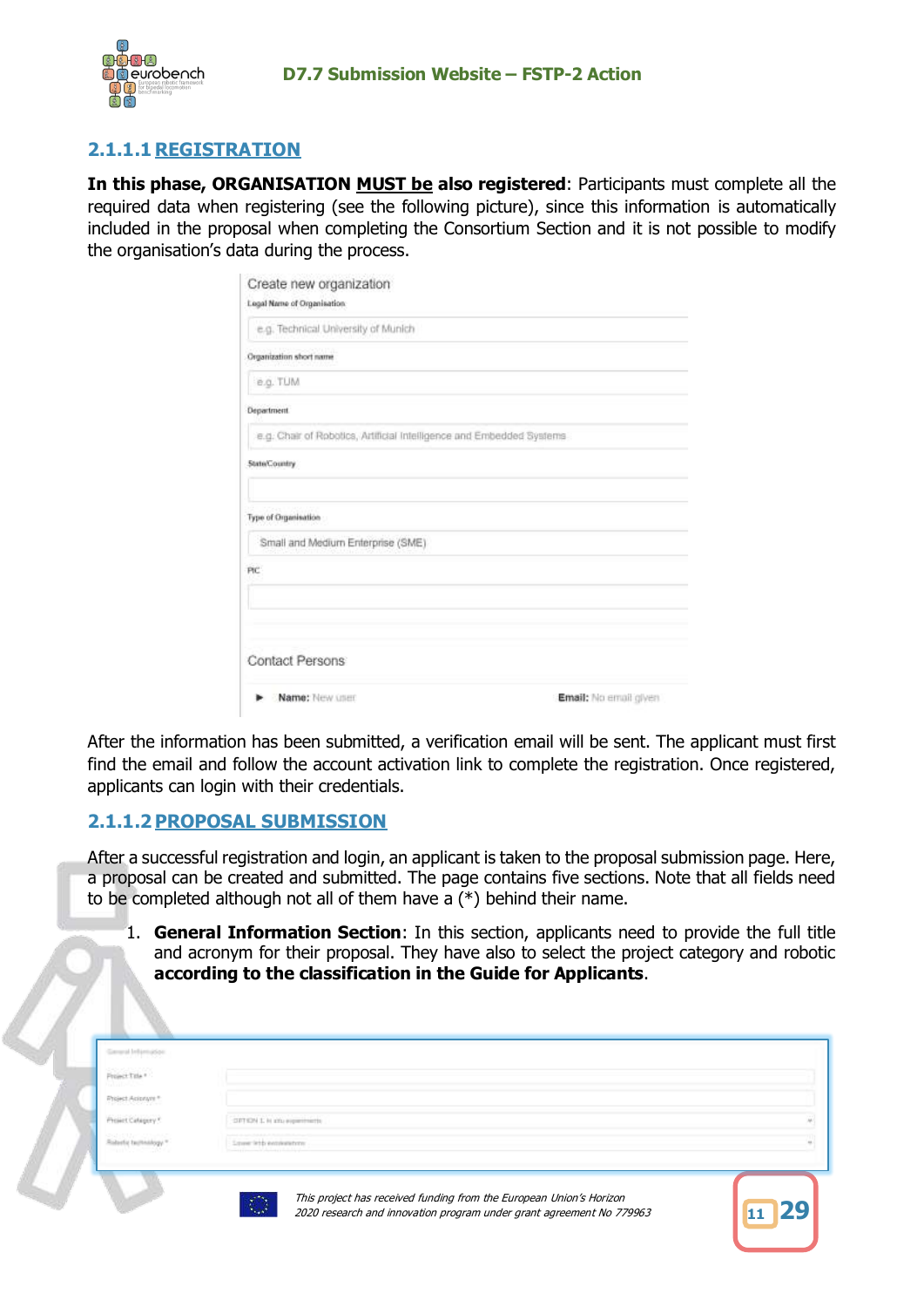

**2. Keywords:** applicants need to enter at least 3 keywords which describe the topics of their proposal. A list with provided keywords will be shown: biomechanics, datasets, exoskeletons, human-machine interface, humanoids… This helps in assigning the appropriate evaluators later.

| Keywords                                     |
|----------------------------------------------|
| Please describe the topics of your proposal. |
| <b>Keywords</b>                              |
| Please enter at least 3 keywords.            |
| Keyword 1*                                   |
| x                                            |
| + Add a Keyword                              |

**3. Contact Information Section:** Applicants must enter the contact person for the Coordinator here. The information in this section can be the same as the registered applicant.

| Contact Information        |  |
|----------------------------|--|
| Name."                     |  |
| $Surnovne(s)$ <sup>*</sup> |  |
| mH                         |  |
| Phone Number *             |  |
|                            |  |

**Consortium Partners Section:** Should a proposal consist of multiple consortium members, all additional partners should be listed here as well. Entering the name of the organization and clicking on "Search" the name of the organization should appear. Please select the right organization and the information included during the registration phase will be automatically included in your proposal. Please notice that every partner of the consortium must be previously registered in the platform.



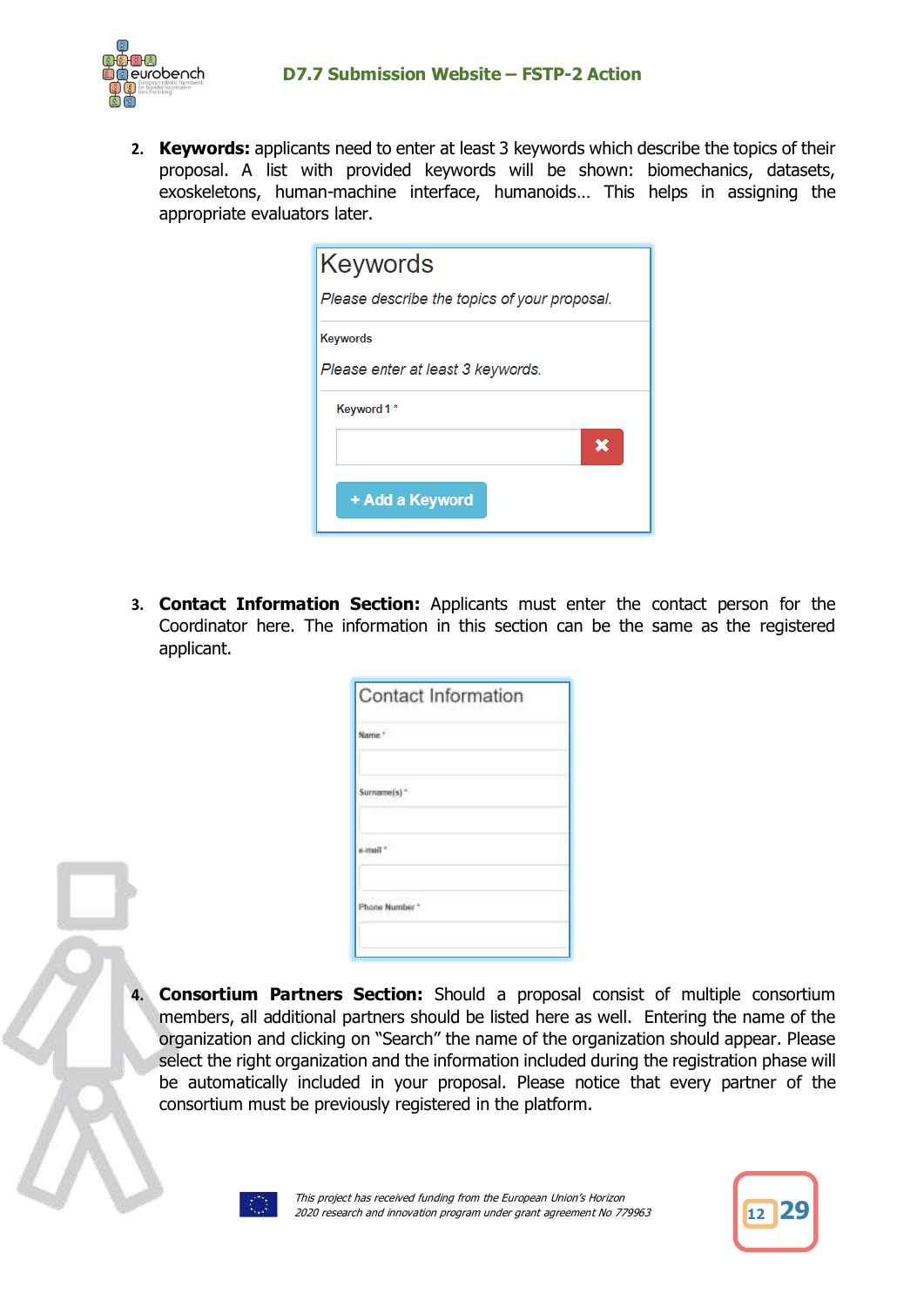

# Consortium

Information taken from the user profile of each participant filled when the entity registers for the first time to submit an FSTP proposal

| Partner 1 - Coordinator *                                                                   |        |
|---------------------------------------------------------------------------------------------|--------|
| csic                                                                                        | Search |
| -- Select an Organization --                                                                |        |
| $-$ Select an Organization $-$<br>Cajal Institute, Spanish National Research Council (CSIC) |        |

**For each organisation, different contact persons** (at least one) can be added. If the contact person is already registered, the applicant can just introduce the name and click on "Search". Please select the right Contact Person and the information included during the registration phase is automatically included in the proposal.

| <b>Contact Persons</b>                                             |                              |        |
|--------------------------------------------------------------------|------------------------------|--------|
| <b>Name: New user</b>                                              | <b>Email:</b> No email given | ×      |
| <b>Change Contact Person</b><br><b>Search for a Contact Person</b> |                              |        |
| diego                                                              |                              | Search |
| -- Select a Contact Person --                                      |                              |        |
| - Select a Contact Person-<br>diego.torricelli@csic.es             |                              |        |

**If the Contact Person is not registered yet or the system is not allowing the applicant to select him/her**, it is possible to create a new one at this stage:

|         | <b>Name: New user</b>              | <b>Email:</b> No email given     |        |
|---------|------------------------------------|----------------------------------|--------|
|         | <b>Change Contact Person</b>       |                                  |        |
|         | <b>Search for a Contact Person</b> |                                  |        |
| dfdfdfd |                                    |                                  | Search |
|         | Not found your Contact Person?     | <b>Create new Contact Person</b> |        |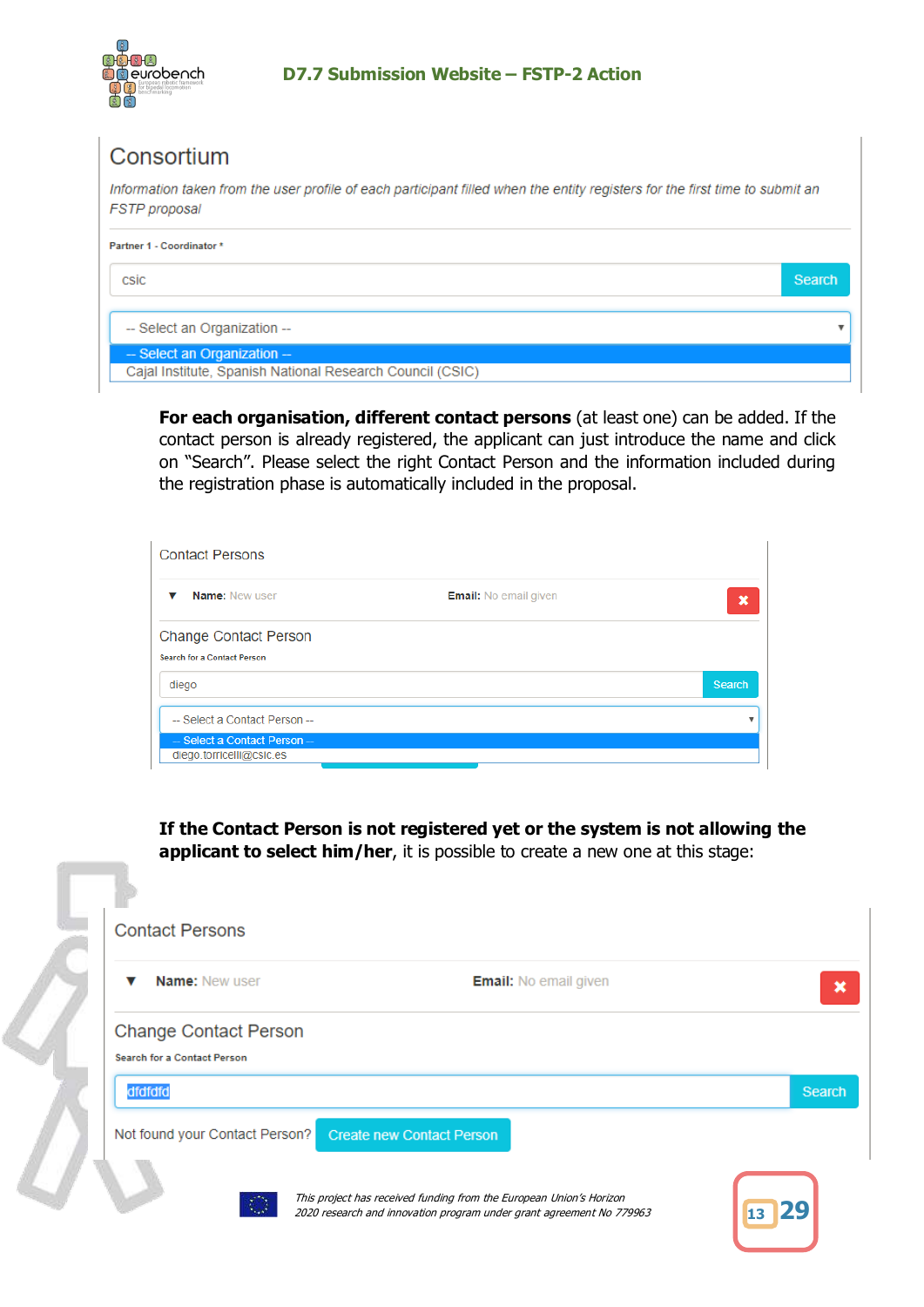

**5. Project Description:** in this section, applicants will upload their project description file. This action is mandatory to submit the proposals. Only PDF formats are allowed (max. 8MB).

| Project description  |                                         |
|----------------------|-----------------------------------------|
| Technical Proposal * | Select a file                           |
|                      | Allowed file types: PDF Document (.pdf) |
|                      | Max file size: 8.00 MB                  |

**6. Requested contribution:** In this section applicants should indicate the total requested contribution PER PARTNER of the consortium. For each partner, they have to **select EUROBENCH-FSTP-2 Cost Model** and the following field will appear. It is important to note that although the field to be completed is called "budget" applicants need to indicate **ONLY the requested contribution**

e.g.1 your budget is 60k€ but since you are participating in another proposal you are asking for a total contribution of 10k€, please indicate 10 k€ here. You will be detailing your total budget in the technical proposal form.

e.g.2 your budget is 70k $\epsilon$  but since the maximum contribution (funding) is 60 k $\epsilon$  you are asking for a total contribution of 60k€, please indicate 60 k€ here. You will be detailing your total budget in the technical proposal form.

| Requested Commitation                                                                                                                                                         |                                                                                                                                                                                                                                                                                                                                                                                            |          |                     |                      |                       |          |           |                                                                                                                                                                                                                                                                                                                                                                                                                                                                                                                                                                                                                                                                                                    |  |
|-------------------------------------------------------------------------------------------------------------------------------------------------------------------------------|--------------------------------------------------------------------------------------------------------------------------------------------------------------------------------------------------------------------------------------------------------------------------------------------------------------------------------------------------------------------------------------------|----------|---------------------|----------------------|-----------------------|----------|-----------|----------------------------------------------------------------------------------------------------------------------------------------------------------------------------------------------------------------------------------------------------------------------------------------------------------------------------------------------------------------------------------------------------------------------------------------------------------------------------------------------------------------------------------------------------------------------------------------------------------------------------------------------------------------------------------------------------|--|
| and comply with the principle of sound financial management, in particular regarding economy and efficiency. All proposals should comply with the following budgetary limits: |                                                                                                                                                                                                                                                                                                                                                                                            |          |                     |                      |                       |          |           | Each sub-project (defined as a funded proposal to be implemented) will receive the funding on a kump sum scheme as defined by the EO Commission pilot 2018-2020 . Each proposal should include a detailed work plan and a cost<br>the definition of this work plan, participants should take into account the extimated duration of the Validation Phase is 9 months (April-December 2021), in which all experiments should be conducted. This duration may be e<br>increased if delays due to Covid-19 will imply a formal extension of the EUROBENCH project beyond the current ending date (December 31, 2021). The estimated costs of the third parties to develop the defined work plan shoul |  |
| funded party ("collaborator").                                                                                                                                                | . Each proposal can request a maximum contribution of 60kK (option 1). 30kK (option 2) or 15kK (option 3), which can cover up to 100% of the total budget.<br>. Each participant can receive a maximum contribution of 1004C, across all proposals presented in this call. Therefore, once a beneficiary has reached 100kC, all other proposals in which they participate will be reached. |          |                     |                      |                       |          |           | . If you have been funded by the 1st FSTP Open Call, you have a cumulative limit of 100kC applied to all EUROBENCH Open Calls as a whole. If you already reached this limit in FSTP-1, you can still participate in a Consorti                                                                                                                                                                                                                                                                                                                                                                                                                                                                     |  |
| TECHNICAL PROPOSAL INCLUDING OVERHEADS).                                                                                                                                      |                                                                                                                                                                                                                                                                                                                                                                                            |          |                     |                      |                       |          |           | IMPORTANT: Although the field to be completed is cafed "hudget", you are required to indicate JUST the total requested contribution (funding) per partner. Please do NOT indicate the total budget (total costs) that will be<br>in the technical proposal to be uploaded. OVERHEADS ARE SET TO 0% IN THIS ONLINE PLATFORM ON PURPOSE. AS INDICATED, YOU ONLY NEED TO INCLUDE THE TOTAL REQUESTED CONTRIBUTION (CALCULATED AS IN THE                                                                                                                                                                                                                                                               |  |
| Budget                                                                                                                                                                        | Cajal Institute, Spanish National Research Council (CSIC): Neural Rehabilitation Group                                                                                                                                                                                                                                                                                                     |          |                     |                      |                       |          |           |                                                                                                                                                                                                                                                                                                                                                                                                                                                                                                                                                                                                                                                                                                    |  |
|                                                                                                                                                                               | Cost Model<br>EUROBENOH FSTR-2 Cost Modal                                                                                                                                                                                                                                                                                                                                                  |          |                     |                      |                       |          |           |                                                                                                                                                                                                                                                                                                                                                                                                                                                                                                                                                                                                                                                                                                    |  |
|                                                                                                                                                                               | Category                                                                                                                                                                                                                                                                                                                                                                                   | Expenses | <b>Funding Rate</b> | Funded<br>Expertises | <b>Cherlocal Rate</b> | Overhaad |           | Exitination                                                                                                                                                                                                                                                                                                                                                                                                                                                                                                                                                                                                                                                                                        |  |
|                                                                                                                                                                               | <b>Resulted Contributor, (D)</b>                                                                                                                                                                                                                                                                                                                                                           | 玉原       | 100 m               | <b>AMCDUR</b>        | 三角                    | NANDUN   | NAV EUR   | Explanation                                                                                                                                                                                                                                                                                                                                                                                                                                                                                                                                                                                                                                                                                        |  |
|                                                                                                                                                                               | San                                                                                                                                                                                                                                                                                                                                                                                        | NAV E.R  |                     | <b>NAN JURI</b>      |                       | NeW YOR  | Nati bulb |                                                                                                                                                                                                                                                                                                                                                                                                                                                                                                                                                                                                                                                                                                    |  |
|                                                                                                                                                                               |                                                                                                                                                                                                                                                                                                                                                                                            |          |                     |                      |                       |          |           |                                                                                                                                                                                                                                                                                                                                                                                                                                                                                                                                                                                                                                                                                                    |  |



This project has received funding from the European Union's Horizon 2020 research and innovation program under grant agreement No 779963 **<sup>14</sup> 29**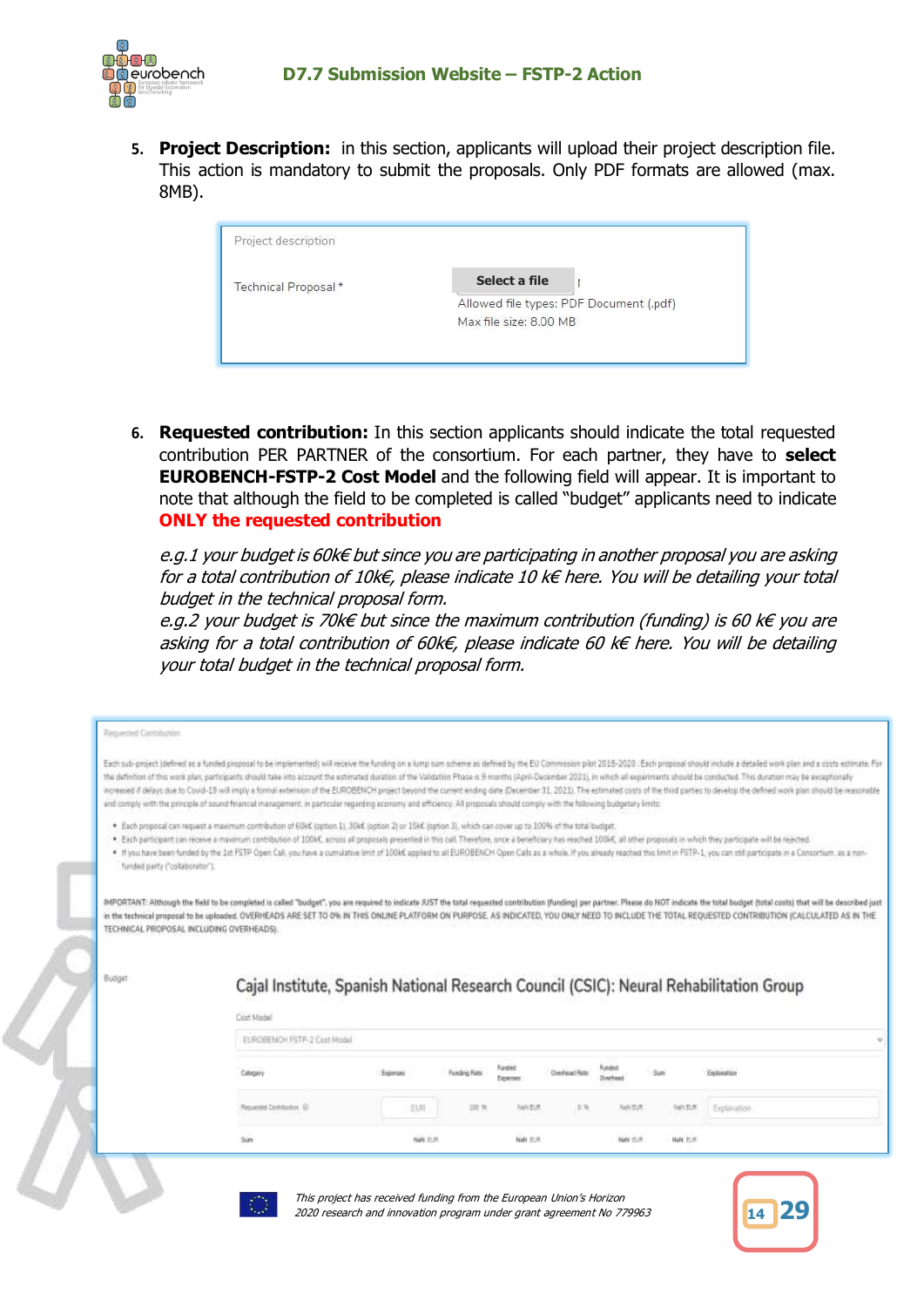

**7. Ethics:** applicants need to select all the items which are **NOT** related with their proposals. If there is an item related, applicants must complete the following section to indicate where they describe ethical issues in their project description file (PDF).

| <b>Ethics</b>                                                                                   |                                                                                                                                                                                               |  |  |  |  |  |  |
|-------------------------------------------------------------------------------------------------|-----------------------------------------------------------------------------------------------------------------------------------------------------------------------------------------------|--|--|--|--|--|--|
|                                                                                                 | The applicants need to ensure that their FSTP proposal meets the ethics requirements of Horizon 2020, and that they will continue to be compliant during the period of execution of the FSTP. |  |  |  |  |  |  |
| The work done in this project DOES                                                              | C Human Embryonic Stem Cells (hESCs)                                                                                                                                                          |  |  |  |  |  |  |
| NOT involve:                                                                                    | Human participants as test subjects                                                                                                                                                           |  |  |  |  |  |  |
|                                                                                                 | C Human cells or tissues jother than from Human Embryos/Foetuses)                                                                                                                             |  |  |  |  |  |  |
|                                                                                                 | C Personal data collection and/or processing, or further processing of previously collected personal data ('secondary use')                                                                   |  |  |  |  |  |  |
|                                                                                                 | <b>El Animals</b>                                                                                                                                                                             |  |  |  |  |  |  |
|                                                                                                 | El Research procedures that may cause pain, suffering, distress or lasting harm to live non-human vertebrate animals                                                                          |  |  |  |  |  |  |
|                                                                                                 | C Import or export of any material from third countries to from the EU                                                                                                                        |  |  |  |  |  |  |
|                                                                                                 | [1] The use of elements that may cause harm to the environment, animals or plants.                                                                                                            |  |  |  |  |  |  |
|                                                                                                 | Endangered fauna and/or flora /protected areas                                                                                                                                                |  |  |  |  |  |  |
|                                                                                                 | El The use of elements that may cause harm to humans, including research staff                                                                                                                |  |  |  |  |  |  |
|                                                                                                 | C Risk for the individuals taking part in the project due to the situation in their country                                                                                                   |  |  |  |  |  |  |
|                                                                                                 | <b>UMilitary applications</b>                                                                                                                                                                 |  |  |  |  |  |  |
|                                                                                                 | C Risk for terrorist abuse of results                                                                                                                                                         |  |  |  |  |  |  |
| If YES please indicate the page[s]<br>where you describe it in the project.<br>description file |                                                                                                                                                                                               |  |  |  |  |  |  |

Once all sections are filled in and the principle of no double funding declared, the proposal can be submitted:

|                                  | Save & Submit                                                                   |
|----------------------------------|---------------------------------------------------------------------------------|
|                                  |                                                                                 |
| Principle of no double funding * | $\Box$ I declare that the proposed activities are not funded by any other grant |
| Principle of no double funding   |                                                                                 |

After a successful submission, the applicant will receive an email notification and see a confirmation screen.

**If any modification is needed, it is possible to edit the proposal after submission until the deadline of the related cut off (every 15 days as indicated in the Guide for Applicants). The official submission time and date are considered by the LATEST UPDATE details.**

| Nems                   | /andmateriy | <b>kommitte</b><br>. | Last Updated |  |
|------------------------|-------------|----------------------|--------------|--|
| <b>SOSOF (SOFSOFS)</b> |             |                      |              |  |



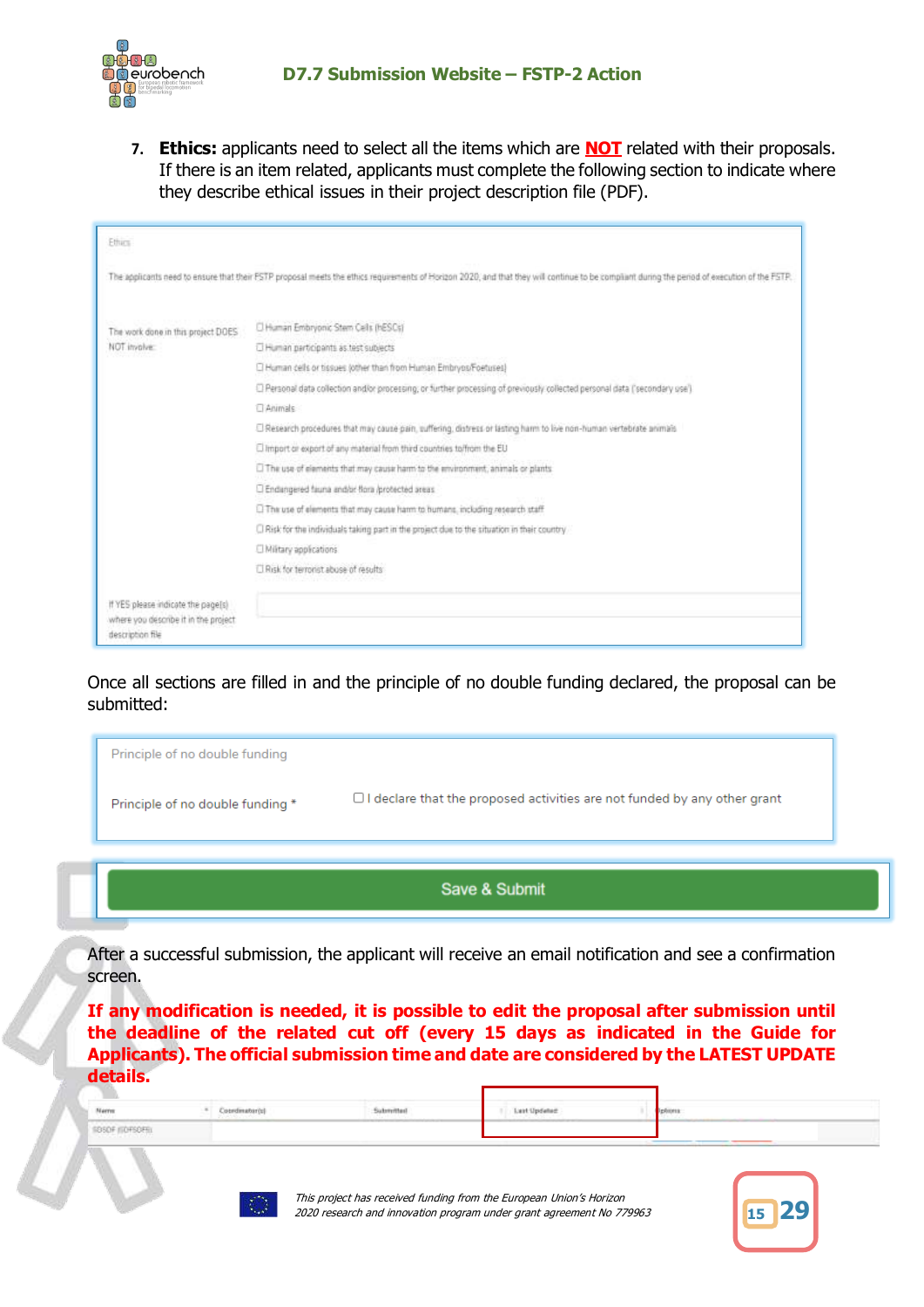

# **2.1.1.3EDITING PROCESS**

Applicants can submit their proposal document as many times as they wish prior to the call deadline, but it is strongly recommended not to wait until the last minute to submit the proposal.

From the dashboard, the submitted proposals can be reached through the Proposals link:

| TUTT<br>Allenet<br><b>A Former</b><br>Project Dashboard List                          |                         |                      |               |                           |              |               |                        | $\mathbf{z}$ |
|---------------------------------------------------------------------------------------|-------------------------|----------------------|---------------|---------------------------|--------------|---------------|------------------------|--------------|
| Wilmiam Tyle<br>a tour<br><b>Distance</b><br>us z<br><b>Millet</b><br>$-11.01$        |                         |                      |               |                           |              |               |                        |              |
| Ap both<br>N. mpm<br><b>TUGE</b><br><b>Wildlife</b>                                   | June 2018               |                      |               |                           |              | inter         | $\epsilon \rightarrow$ |              |
| at him<br><b>Account</b><br>$47 -$<br><b>B</b> bakes                                  | list<br>÷               | 1800<br>÷            | Tot<br>m      | <b>West</b><br><b>SPE</b> | The<br>÷     | m<br>×<br>m   | <b>Gai</b><br>×<br>18  |              |
| <b>MALLAST</b><br>* Hall                                                              |                         |                      |               |                           |              |               |                        |              |
| $+$ then<br>of South<br><b>Mary A</b><br>6 mins                                       | 12                      | IT.                  | til.<br>o     | 10                        | $\mathbf{m}$ | $\sim$        |                        |              |
| $\lambda$ in Eq.<br>---                                                               | <b>Ye</b>               | $^{16}$              | $\mathcal{L}$ | $\pi$                     | $-81$        | $\frac{1}{2}$ | 22                     |              |
|                                                                                       | $\alpha$                | $\overline{11}$<br>m | m.            | m                         | п.           | $\sim$        | $\equiv$               |              |
|                                                                                       |                         | ×                    | ٠             |                           | ×            | т             |                        |              |
|                                                                                       |                         |                      |               |                           |              |               |                        |              |
| Mary Edgework<br>Eublisten<br><b>Marchine</b><br><b>NELECTIONS</b><br><b>DEVENTOR</b> | <b>Logic Industries</b> |                      |               |                           |              |               |                        |              |

From here, the submitted proposals can be edited through the Edit link:

| New         | $+ - 0.6$ | Cannonatonal<br>The Second Control of the Second | and the Fold         | <b>Aldollasse</b><br><b>STATISTICS</b> | lationi |
|-------------|-----------|--------------------------------------------------|----------------------|----------------------------------------|---------|
|             |           |                                                  |                      |                                        |         |
|             |           |                                                  |                      |                                        |         |
| <b>Hamm</b> | Eat       | Docentinatedal                                   | <b>Suite of Find</b> | tion                                   | Options |

# <span id="page-15-0"></span>2.1.2 Evaluation of Proposals

# **2.1.2.1 SELECTION OF EXPERTS**

Under Task 7.2, for the selection of the external evaluators, belonging to the FSTP Committee and updating its structure<sup>1</sup> for this call, a public process was launched to ensure high quality level and expertise in the evaluation process. International experts working in the robotics field were invited to apply as evaluators (see the following figures).

This project has received funding from the European Union's Horizon 2020 research and innovation program under grant agreement No 779963 **<sup>16</sup> 29**



<sup>&</sup>lt;sup>1</sup> FSTP Committee structure was delivered in Deliverable 7.2.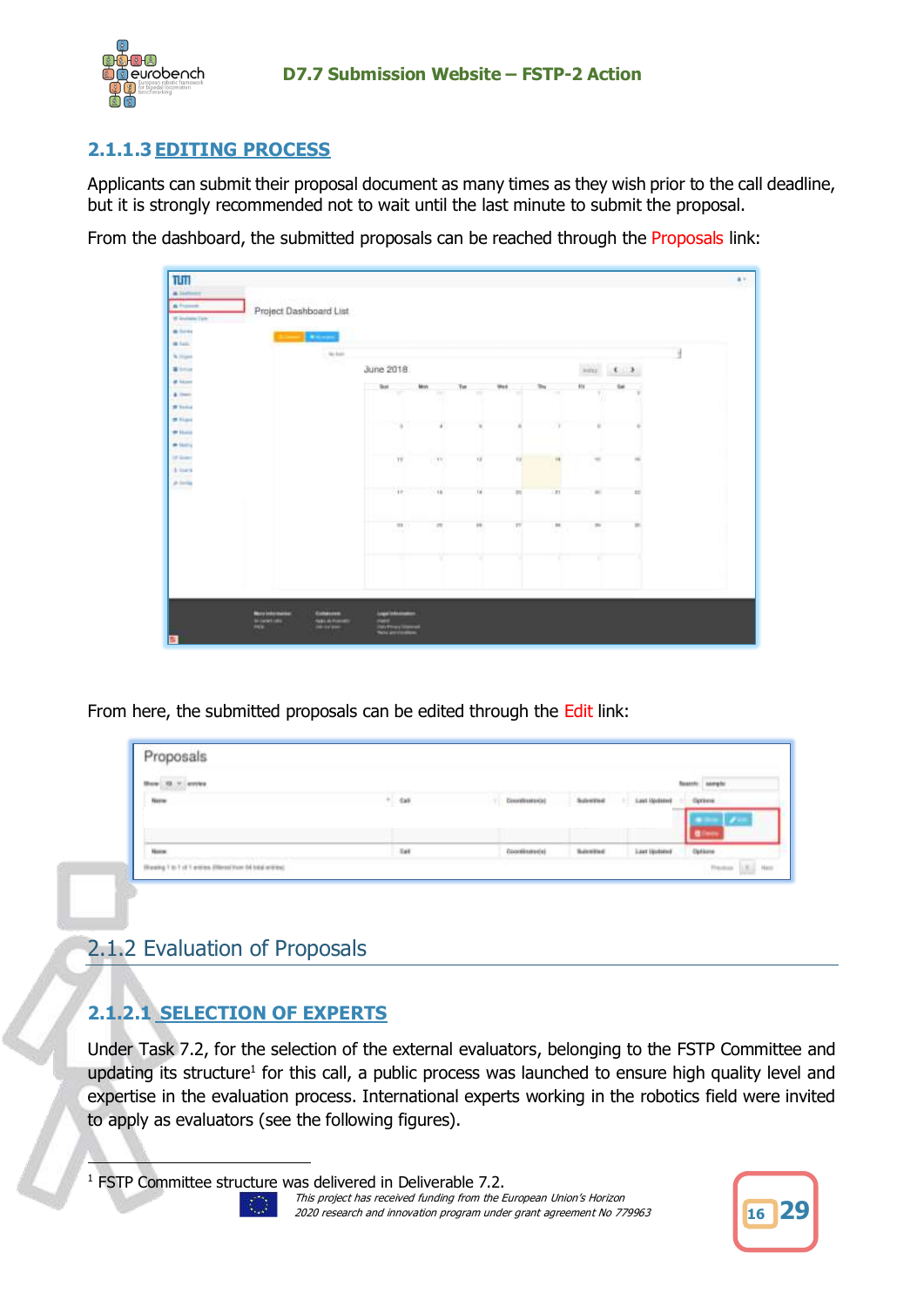

#### Dear Expert,

We are writing to you on behalf of the H2020 EU-Project EUROBENCH to ask if you would be willing to work as an External Reviewer for third-party proposals to be submitted to our 2 <sup>nd</sup> Open Call . Your contribution will be very valuable as you already know our project and the 1 <sup>nt</sup> call. The 2nd EUROBENCH Open Call (opening on September 1st) will offer up to 6 100k to Third Parties interested in using the EUROBENCH Facilities and Software to test robotic technologies, such as exoskeletons, prostheses, legged robots, and other types of overground robots (more info at http://eurobench2020.eu/ftsp-open-calls/2nd-fstp-open-call/fstp-2-validating-the-framework/). Reviewers choose between evaluating 5, 10, or 15 proposals (8 pages per proposal as a maximum) for 450€, 900€, or 1350€. They will have 15 days for each batch of corrections, each of which will have no more than 5 proposals to evaluate. The evaluation will begin on September 15th. Reviewers should be experts on bipedal robotics that meet the following criteria:

- Area(s) of expertise: robotics, prosthetics, humanoids, biomechanics, HML, neurorehabilitation and/or other fields of engineering closely related to the content of the Open Call.
- Qualification: Engineering degree and at least 7 years of experience in the above-mentioned fields (if coming from industry) or PhD (if coming from academy).
- Nationality: all nationalities are eligible.

We would like the review committee to be made up of experts who have already collaborated with the EUROBENCH project (for example, experts from entities that cannot receive funding because they have reached the maximum in the first call), in order to strengthen collaborative relationships. Notice that, to avoid conflicts of interest, if you submit a proposal to the call, you cannot be a reviewer.

If you are interested, please fill in the following questionnaire as soon as possible, as we will prioritize the first answers. You only need 3 minutes: https://forms.gle/btjYWE51xEcXqYPcA Please feel free to contact us if you have any questions. We look forward to hearing from you.

Thank you very much!

Kind regards,

#### The EUROBENCH team

#### Figure 4. Invitation email sent to international experts

docs.google.com/forms/d/e/1FAIpQLScqh6emfdXXTmU-DBtLP\_SZDXAdtSCBsOzNivKgIOgDStzONQ/viewform



# APPLY as an EVALUATOR for the **EUROBENCH FSTP-2 Open Call**

We are looking for experts on bipedal robotics (exoskeletons, humanoids, prosthesis) to become the evaluators of our FSTP-2 Open Call, which will offer funding to third parties interested in testing their bipedal robotic technologies using the new EUROBENCH benchmarking framework (more info at http://eurobench2020.eu/ftsp-open-calls/2nd-fstpopen-call/fstp-2-validating-the-framework/)



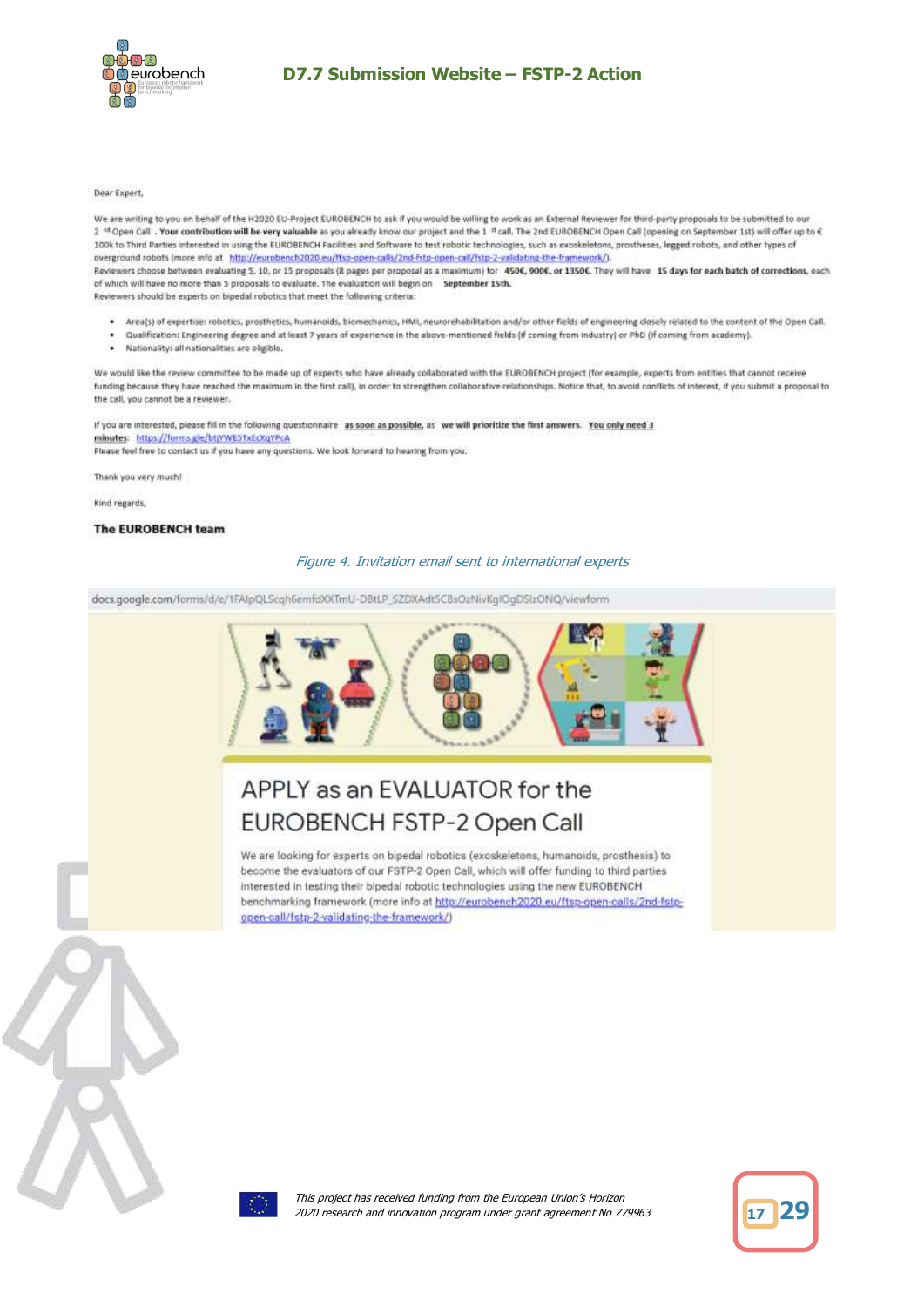

| Correo <sup>*</sup> |                                                                                                                                                                                                                                                                                                                                                                                                          |
|---------------------|----------------------------------------------------------------------------------------------------------------------------------------------------------------------------------------------------------------------------------------------------------------------------------------------------------------------------------------------------------------------------------------------------------|
|                     | Tu dirección de correo electrónico                                                                                                                                                                                                                                                                                                                                                                       |
| Name *              |                                                                                                                                                                                                                                                                                                                                                                                                          |
|                     | Tu respuesta                                                                                                                                                                                                                                                                                                                                                                                             |
|                     | Family name*                                                                                                                                                                                                                                                                                                                                                                                             |
|                     | Tu respuesta                                                                                                                                                                                                                                                                                                                                                                                             |
| Position *          |                                                                                                                                                                                                                                                                                                                                                                                                          |
|                     | Tu respuesta                                                                                                                                                                                                                                                                                                                                                                                             |
|                     | Eligibility criteria                                                                                                                                                                                                                                                                                                                                                                                     |
| t<br>٠              | Area(s) of expertise: robotics, prosthetics, humanoids, biomechanics, HMI, neurorehabilitation and/or<br>other fields of engineering closely related to the content of the Open Call.<br>Qualification: Engineering degree and at least 7 years of experience in the above-mentioned fields (if<br>coming from industry) or PhD (if coming from academy).<br>Nationality: all nationalities are elipble. |
|                     | Do you confirm that you meet the three eligibility criteria described above? *                                                                                                                                                                                                                                                                                                                           |
|                     | Yes<br>No                                                                                                                                                                                                                                                                                                                                                                                                |
|                     | Which is your area of expertise? *                                                                                                                                                                                                                                                                                                                                                                       |
|                     | robotics                                                                                                                                                                                                                                                                                                                                                                                                 |
|                     | prosthetics.                                                                                                                                                                                                                                                                                                                                                                                             |
|                     | biomechanics                                                                                                                                                                                                                                                                                                                                                                                             |
|                     | humanoids                                                                                                                                                                                                                                                                                                                                                                                                |
|                     | neurorehabilitation<br>HMI                                                                                                                                                                                                                                                                                                                                                                               |





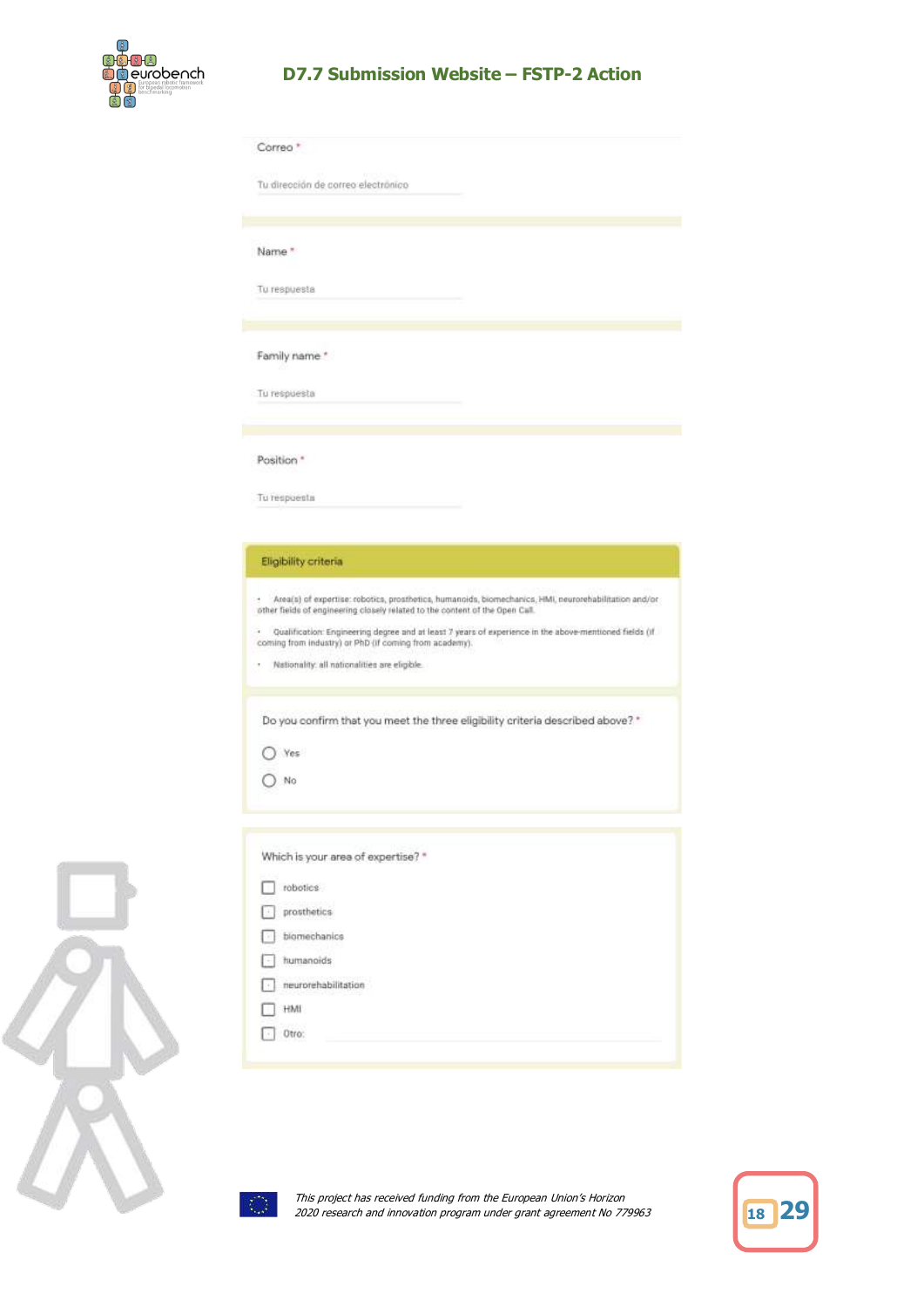

|              | To ensure fairness and impartiality, the evaluators will be independent of the<br>organisations involved in the proposals assigned to them. Will your institution                                                     |
|--------------|-----------------------------------------------------------------------------------------------------------------------------------------------------------------------------------------------------------------------|
|              | participate in the elaboration of a proposal for the EUROBENCH FSTP-2 Open                                                                                                                                            |
| $Call?$ *    |                                                                                                                                                                                                                       |
|              |                                                                                                                                                                                                                       |
|              | Yes                                                                                                                                                                                                                   |
|              |                                                                                                                                                                                                                       |
|              | No                                                                                                                                                                                                                    |
|              | Not sure                                                                                                                                                                                                              |
|              |                                                                                                                                                                                                                       |
|              | Otro:                                                                                                                                                                                                                 |
|              |                                                                                                                                                                                                                       |
|              |                                                                                                                                                                                                                       |
|              | How many proposals are you open to evaluate? *                                                                                                                                                                        |
|              | Evaluators will have 15 days for each batch of corrections, each of which will have no more than 5<br>proposals (B pages per proposal as a maximum) to evaluate. The evaluation will begin on September               |
| 15th         |                                                                                                                                                                                                                       |
|              | 5.                                                                                                                                                                                                                    |
|              |                                                                                                                                                                                                                       |
|              | 10                                                                                                                                                                                                                    |
|              | 15                                                                                                                                                                                                                    |
|              |                                                                                                                                                                                                                       |
|              |                                                                                                                                                                                                                       |
|              | Please provide your CV                                                                                                                                                                                                |
|              | You can upload now your CV or forward it to istadieurobench2020 eu with your name in the subject and<br>the keyword "CV"                                                                                              |
|              |                                                                                                                                                                                                                       |
|              | J. Añadir archivo                                                                                                                                                                                                     |
|              |                                                                                                                                                                                                                       |
|              |                                                                                                                                                                                                                       |
|              | Personal Data Policy                                                                                                                                                                                                  |
|              |                                                                                                                                                                                                                       |
|              | EUROBENCH collects personal information that will be subjected to computer processing in accordance                                                                                                                   |
|              | with the Regulation (EU) 2016/679 of the European Parliament and of the Council ("GDPR").                                                                                                                             |
|              | Your personal data are collected in order to become evaluator of the EUROBENCH FSTP-2 Open Call,<br>considered under the project funded by the European Union's Horizon 2020 research and innovation                  |
|              | programme under grant agreement No 779963. Your personal data will be stored for no longer than the                                                                                                                   |
|              | time required for the purpose for which it was collected and/or processed.                                                                                                                                            |
|              | Whitin the limits set forth the Personal Data Protection Regulation, especially articles 15 to 22 of the-                                                                                                             |
|              | GUPR, after establishing your identity, you have the right to (1) access, (2) correct, (3) delete and/or (4)<br>limit any or all your Personal Data. Where processing is based on your consent, you have the right to |
|              | withdraw this consent at any time without affecting the lawfulness of processing based on consent before<br>ist withdrawal. If you wish to exercise this right and gain access to your Personal Data, please contact  |
|              | fstpdiesrobench2020.eu                                                                                                                                                                                                |
|              |                                                                                                                                                                                                                       |
|              | I accept the Personal Data Policy *                                                                                                                                                                                   |
|              |                                                                                                                                                                                                                       |
|              | Yes                                                                                                                                                                                                                   |
|              | No                                                                                                                                                                                                                    |
|              |                                                                                                                                                                                                                       |
|              |                                                                                                                                                                                                                       |
|              |                                                                                                                                                                                                                       |
| <b>Atras</b> | <b>Enviar</b>                                                                                                                                                                                                         |

28 applications were received during the process that was open in June and remained open for the whole period of the Call.

As the FSTP-2 Open Call was organised under a first-come-first-served scheme with cut-off dates every 15 days, 11 different external evaluators complying with the requirements were assigned to a



This project has received funding from the European Union's Horizon 2020 research and innovation program under grant agreement No 779963 **<sup>19</sup> 29**

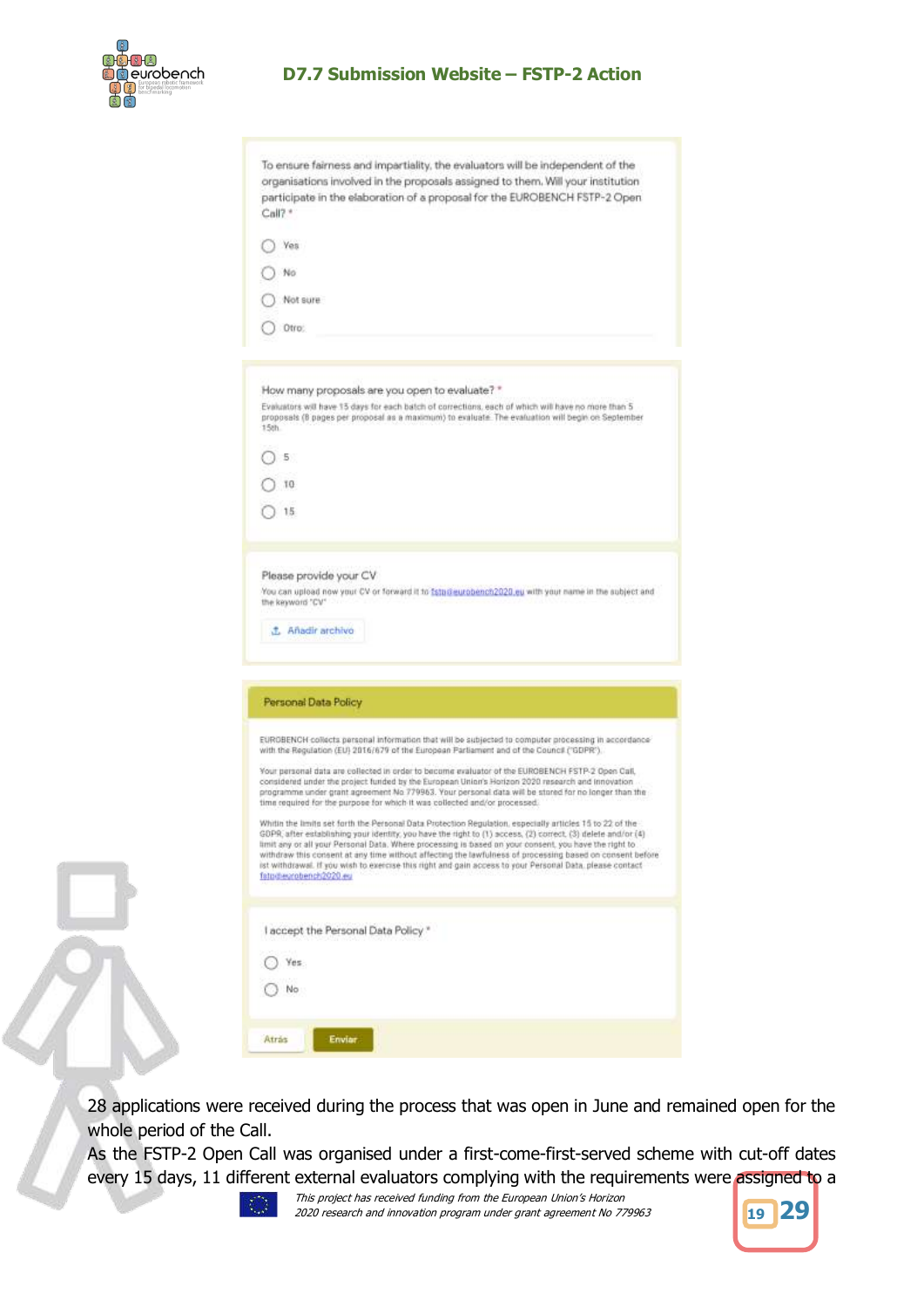

number of proposals during the different cut offs, depending on several factors, avoiding conflict of interest, including: expertise, availability, number of proposals for each cut off.

Their names are not included in this Deliverable for Personal Data Protection. If requested by the Commission, we will provide this information.

| <b>Evaluator assigned ID</b> | n <sup>o</sup> proposals<br>assigned |
|------------------------------|--------------------------------------|
| Evaluator-89                 | 5                                    |
| Evaluator-254                | 4                                    |
| Evaluator-64                 | 5                                    |
| Evaluator-23                 | 2                                    |
| Evaluator-197                | 5                                    |
| Evaluator-192                | 5                                    |
| Evaluator-194                | 10                                   |
| Evaluator-74                 | 2                                    |
| Evaluator-146                | 5                                    |
| Evaluator-201                | 7                                    |
| Evaluator-170                | 2                                    |

As for FSTP-1, included in Deliverable 7.2 FSTP Committee Structure, internal evaluators were also selected according to the stablished requirements, assigning them different proposals, avoiding conflict of interest, depending on the expertise, availability and number of proposals for each cut off.

## **2.1.2.2EVALUATION PROCESS**

As part of the FSTP Committee, the selected reviewers have to evaluate the of all the submitted proposals that have passed the initial eligibility check. Their responsibilities were defined in Deliverable 7.2 FSTP Committee Structure.

For the evaluation phase, as part of the submission platform, the related evaluation form and functionalities were set to enable registration of the evaluators, assignments and signature of confidentiality, impartiality and no conflict of interest declarations. To facilitate the process, a manual for evaluators was prepared including all the information needed for the proper execution of their duties. A webinar was also held to prepare external experts for the work to do.

Following the details of the evaluation platform:

First, they should apply as Evaluator on the web platform [\(http://opencall.eurobench2020.eu/registration/evaluator\)](http://opencall.eurobench2020.eu/registration/evaluator).



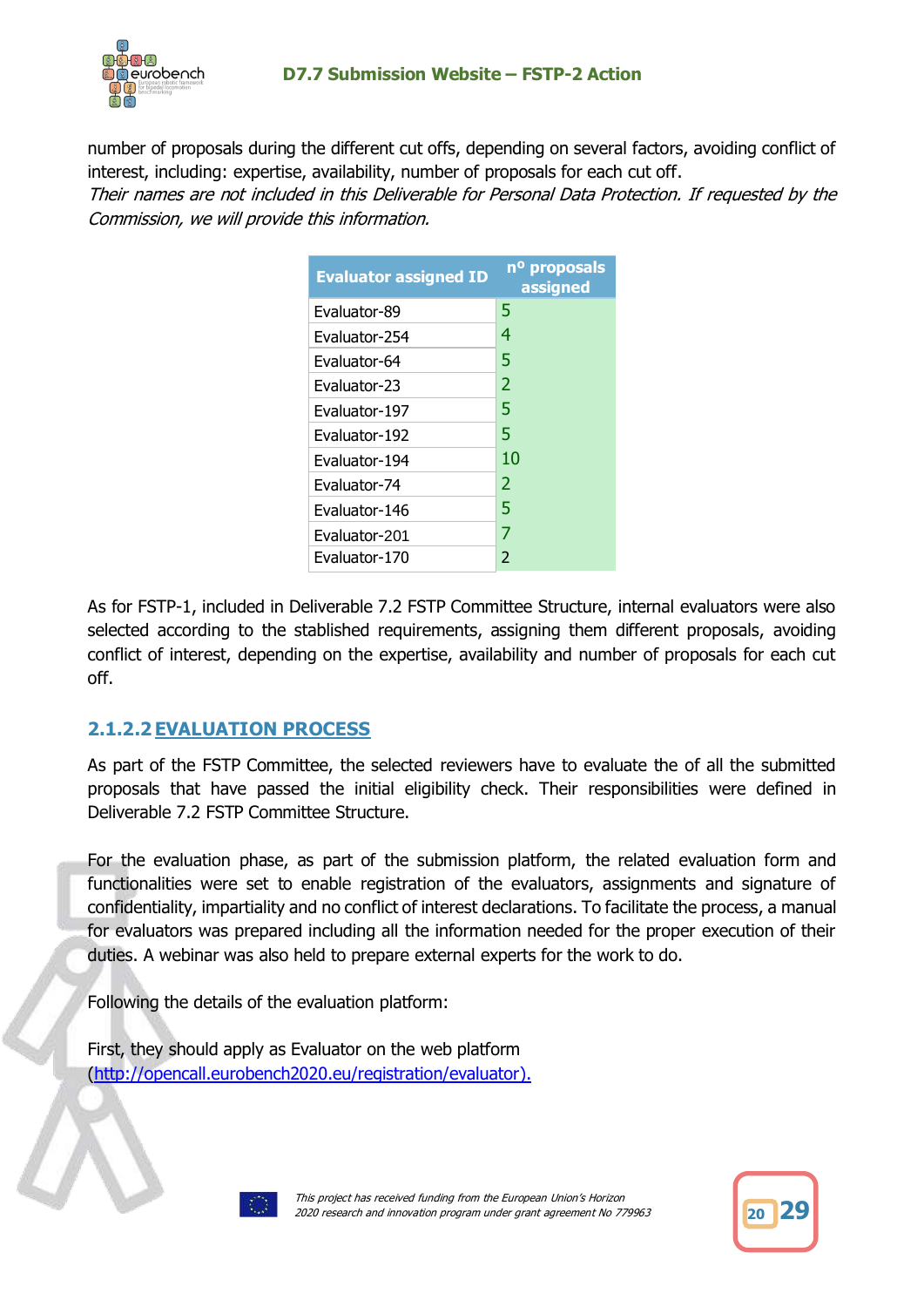

| Apply as Evaluator                                                 |
|--------------------------------------------------------------------|
| Please create a new user profile<br>Title *                        |
| ▼<br>Title                                                         |
| Form of Address *                                                  |
| ▼<br>Form of Address                                               |
| First Name*                                                        |
| First Name                                                         |
| Last Name *                                                        |
| Last Name                                                          |
| Email *                                                            |
| Email user                                                         |
| Organisation *                                                     |
| Type in the Name of the Organization<br>Search                     |
| Password *                                                         |
| Password user                                                      |
| Confirm Password user                                              |
| Terms and Conditions *                                             |
| III I agree to the Data Privacy Statement and Terms and Conditions |
| Curriculum Vitae *                                                 |
| Seleccionar archivo Ningún archivo seleccionado                    |
| Allowed file types: No restrictions                                |
| Max file cize: 10 MB                                               |
| Areas of expertise                                                 |
| Please enter a couple of keywords.                                 |
| Keyword 1*                                                         |
| $\mathbf{x}$                                                       |
| + Add a Keyword                                                    |

#### Figure 5. Apply as Evaluator

Then, they will receive an email from the web platform with three attached documents: the manual for the evaluations of proposals, the list of the assigned proposals, a declaration of impartiality and no conflict of interest and a declaration of confidentiality. They should sign and upload the documents to the web platform to be provided with proposals to evaluate.

Then, to access the list of proposals assigned to the evaluators, they should login in into the EURBENCH Open Calls Platform: [http://opencall.eurobench2020.eu/all\\_calls.](http://opencall.eurobench2020.eu/all_calls)

| --- |                |  |  |  |
|-----|----------------|--|--|--|
|     |                |  |  |  |
|     | September 2020 |  |  |  |
|     |                |  |  |  |

Figure 6. Project Dashboard List



This project has received funding from the European Union's Horizon 2020 research and innovation program under grant agreement No 779963 **<sup>21</sup> 29**

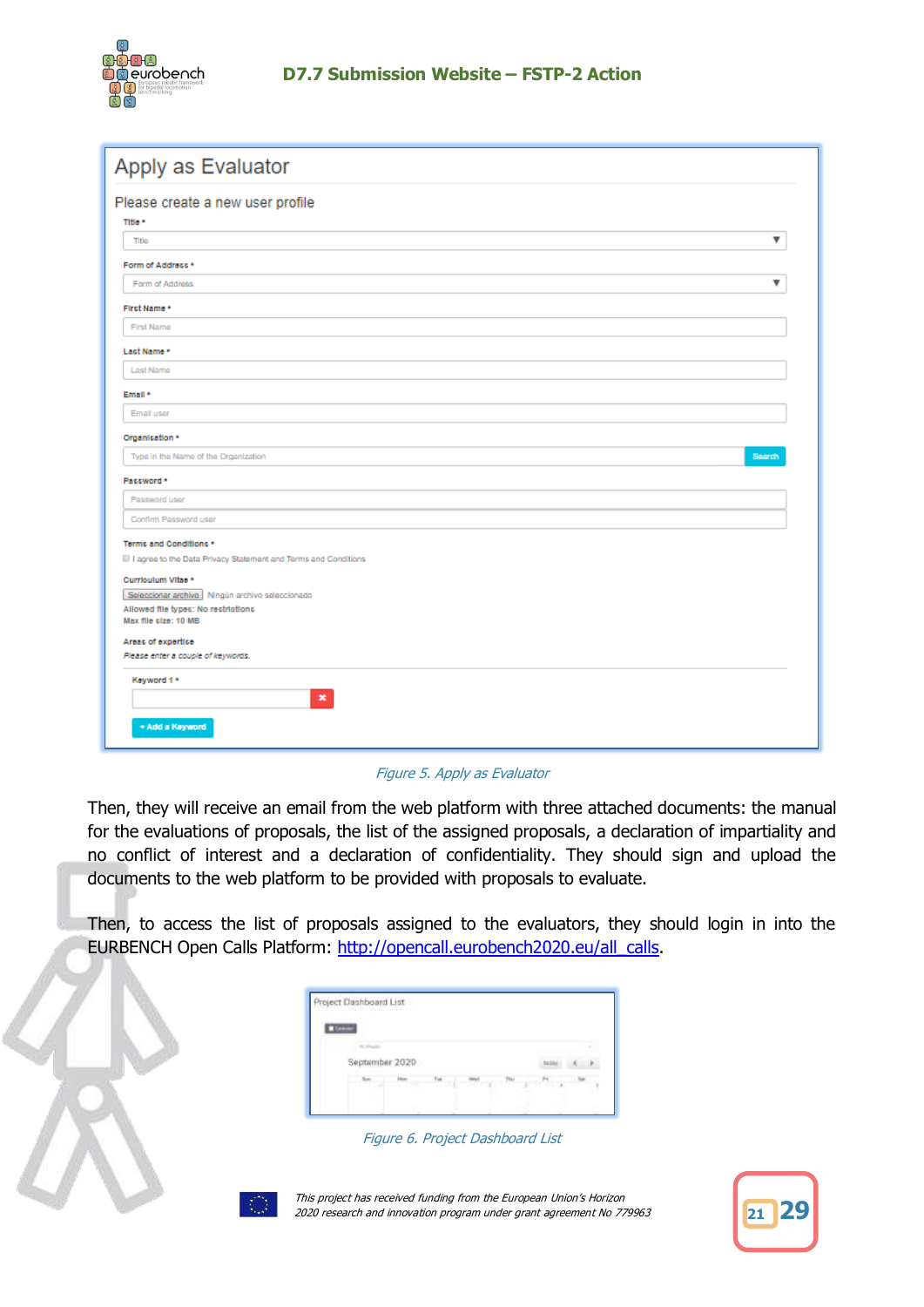

On the left-side-menu, Evaluations section shows the List of Evaluations. On the next page, there is a list of the calls (in this case, only the EUROBENCH FSTP-2 is open).



# Calls

| Call                                                                                                                                                                                                                                                         |  |
|--------------------------------------------------------------------------------------------------------------------------------------------------------------------------------------------------------------------------------------------------------------|--|
| EUROBENCH FSTP-1 Open Call<br>and the second company of the second company of the second company of the second company of the second company of the second company of the second company of the second company of the second company of the second company o |  |
| EUROBENCH FSTP-2 Open Call Validating the Framework                                                                                                                                                                                                          |  |

#### Figure 7. Calls

Upon selecting Show, evaluators will see the list of proposals assigned to them.

| % Oppositely<br>W Groups<br># historical<br>& Users<br><b>W Takaton</b><br><b>Warrent Finlandship</b>                                | New   N.Y. Long.<br>Projetado<br><b>Bergis Project com</b><br>Projetast<br>Brookly 1 to 1 of Fine box |                                       |                                        | 61.<br>Englassicial<br>Ecolumnia                                                         | <b>Seatt</b> | frees [8] last |
|--------------------------------------------------------------------------------------------------------------------------------------|-------------------------------------------------------------------------------------------------------|---------------------------------------|----------------------------------------|------------------------------------------------------------------------------------------|--------------|----------------|
| <b>Paral Hondra</b><br>104.0 Evaluation<br># Hand<br><b>IR Harmond Willem</b><br><b>IF Helling System</b><br><b>IP Econo Lettera</b> | <b>best Intermation</b>                                                                               | <b>Unfollowan</b>                     | <b><i><u>Septi Marmetten</u></i></b>   |                                                                                          |              |                |
| 5 Continuous                                                                                                                         |                                                                                                       |                                       | <b>COLE PRODUCTS</b><br><b>AND END</b> |                                                                                          |              |                |
|                                                                                                                                      |                                                                                                       |                                       |                                        |                                                                                          |              |                |
|                                                                                                                                      |                                                                                                       |                                       |                                        | Figure 8. Proposals                                                                      |              |                |
|                                                                                                                                      |                                                                                                       |                                       |                                        |                                                                                          |              |                |
|                                                                                                                                      |                                                                                                       |                                       |                                        |                                                                                          |              |                |
|                                                                                                                                      |                                                                                                       |                                       |                                        | On the list page, they can see the current status of each of their assigned evaluations. |              |                |
|                                                                                                                                      |                                                                                                       |                                       |                                        |                                                                                          |              |                |
|                                                                                                                                      |                                                                                                       | Evaluation of Sample Project (sample) |                                        |                                                                                          |              |                |
| <b>Fleviews</b>                                                                                                                      |                                                                                                       |                                       |                                        |                                                                                          |              |                |
| <b>Status</b><br>Determining                                                                                                         |                                                                                                       | <b>Baskasine</b><br>Eutomore 40       | Lesi systels                           | Uphons                                                                                   |              |                |
|                                                                                                                                      |                                                                                                       |                                       |                                        |                                                                                          |              |                |
|                                                                                                                                      |                                                                                                       |                                       |                                        |                                                                                          |              |                |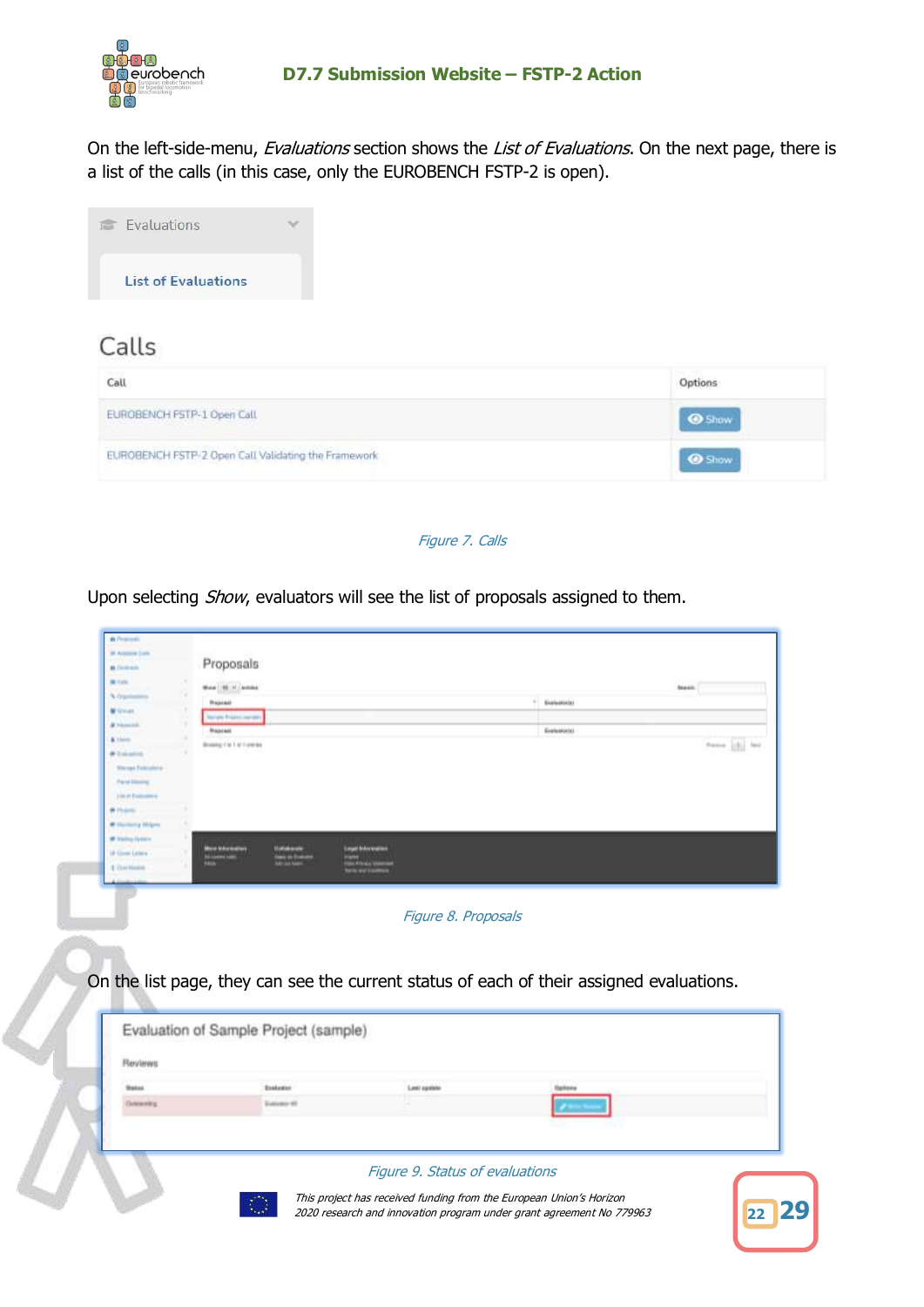

Selecting Write Review, they can reach the evaluation module.

### **A. Individual Evaluation Module**

On the **evaluation module** for each proposal, they can **(I)** download the proposal, **(II)** see the keywords, and the **(III)** Evaluation Criteria (and weights) for the specific call. In **(IV)** they can assign the scores and justifications for each criterion, while they can add private notes in **(V)** Your Comments. In the drop-down menu **(VI)** they can select the current status of their evaluation (Work/DONE). Finally, by selecting **(VII)** Update your evaluation, they can save the current status of the form.

| FlogMration: Field<br><b>Americ</b><br>General Information<br><b>Photo Series</b> (1999) 1999<br><b>Magazi Boot Henry</b><br><b>PARAMENTAL</b><br><b><i>Inflant photomasis</i></b><br>$\frac{1}{2} \left( \frac{1}{2} \right) = \frac{1}{2} \left( \frac{1}{2} \right)$<br><b>THE TRANSMISS SAN</b><br>tion the later of 22-500.<br>Consodium<br><b>Harpwood 1-1.</b><br>$\langle \mathbf{u} \rangle$<br><b>King</b> | <b>END COMMAN THE INVENE</b><br><b>Isabel</b><br><b>Transmitt England</b><br><b>Contractor</b><br><b>Technical parameters</b><br>(111)<br><b>Kigmmanbelon of San 611</b><br>(IV)<br><b><i><u>Transmitted</u></i></b><br><b>Service</b><br>like-maintenance   dans   dr. 12 | inqui<br>m.<br>m<br>$\frac{1}{2}$ |
|----------------------------------------------------------------------------------------------------------------------------------------------------------------------------------------------------------------------------------------------------------------------------------------------------------------------------------------------------------------------------------------------------------------------|----------------------------------------------------------------------------------------------------------------------------------------------------------------------------------------------------------------------------------------------------------------------------|-----------------------------------|
|                                                                                                                                                                                                                                                                                                                                                                                                                      |                                                                                                                                                                                                                                                                            |                                   |
|                                                                                                                                                                                                                                                                                                                                                                                                                      |                                                                                                                                                                                                                                                                            |                                   |
|                                                                                                                                                                                                                                                                                                                                                                                                                      |                                                                                                                                                                                                                                                                            |                                   |
|                                                                                                                                                                                                                                                                                                                                                                                                                      |                                                                                                                                                                                                                                                                            |                                   |
|                                                                                                                                                                                                                                                                                                                                                                                                                      |                                                                                                                                                                                                                                                                            |                                   |
|                                                                                                                                                                                                                                                                                                                                                                                                                      |                                                                                                                                                                                                                                                                            |                                   |
|                                                                                                                                                                                                                                                                                                                                                                                                                      |                                                                                                                                                                                                                                                                            |                                   |
|                                                                                                                                                                                                                                                                                                                                                                                                                      |                                                                                                                                                                                                                                                                            |                                   |
|                                                                                                                                                                                                                                                                                                                                                                                                                      |                                                                                                                                                                                                                                                                            |                                   |
|                                                                                                                                                                                                                                                                                                                                                                                                                      |                                                                                                                                                                                                                                                                            |                                   |
|                                                                                                                                                                                                                                                                                                                                                                                                                      |                                                                                                                                                                                                                                                                            |                                   |
|                                                                                                                                                                                                                                                                                                                                                                                                                      | <b>Technical Accessories</b>                                                                                                                                                                                                                                               |                                   |
|                                                                                                                                                                                                                                                                                                                                                                                                                      |                                                                                                                                                                                                                                                                            |                                   |
|                                                                                                                                                                                                                                                                                                                                                                                                                      | Torrespond the American                                                                                                                                                                                                                                                    |                                   |
|                                                                                                                                                                                                                                                                                                                                                                                                                      |                                                                                                                                                                                                                                                                            |                                   |
|                                                                                                                                                                                                                                                                                                                                                                                                                      | Searcher III: Answer - (493) 4-81-30                                                                                                                                                                                                                                       |                                   |
|                                                                                                                                                                                                                                                                                                                                                                                                                      | Improvementation of the CIP                                                                                                                                                                                                                                                |                                   |
|                                                                                                                                                                                                                                                                                                                                                                                                                      |                                                                                                                                                                                                                                                                            |                                   |
|                                                                                                                                                                                                                                                                                                                                                                                                                      | <b>STATISTICS</b>                                                                                                                                                                                                                                                          |                                   |
|                                                                                                                                                                                                                                                                                                                                                                                                                      | Maryland St. Comman   State In Co. D.                                                                                                                                                                                                                                      |                                   |
|                                                                                                                                                                                                                                                                                                                                                                                                                      | <b>TULO LUMINITIS</b><br>DOM/AV BAY                                                                                                                                                                                                                                        |                                   |
|                                                                                                                                                                                                                                                                                                                                                                                                                      | <b>CONTRACTOR</b><br>(v)                                                                                                                                                                                                                                                   |                                   |
|                                                                                                                                                                                                                                                                                                                                                                                                                      | <b>CONTRACTOR</b><br><b>Select current institut</b><br>(V1)                                                                                                                                                                                                                |                                   |
|                                                                                                                                                                                                                                                                                                                                                                                                                      | <b>Ladier</b><br><b>Section</b><br><b>SHE</b>                                                                                                                                                                                                                              | b.                                |
|                                                                                                                                                                                                                                                                                                                                                                                                                      | (VII)<br><b>Accountant</b><br>dealership and the state of the<br>to be the weights per permitted at 1950. It is an analyzed as halft put agricular in his lays power.                                                                                                      |                                   |

Figure 10. My evaluations section

In this specific call (the above Figure is a sample), the evaluation criteria were set according to the guide for Applicants:

| Fyaluati              | Name                                                |      |
|-----------------------|-----------------------------------------------------|------|
| Criteria <sup>*</sup> | Relevance of motivation, objectives and impact      |      |
|                       | Compliance with the EUROBENCH tools and<br>services | -25% |
|                       | Feasibility of implementation                       | ಾಸ ಇ |
|                       | Exploitation and sustainability of results          |      |



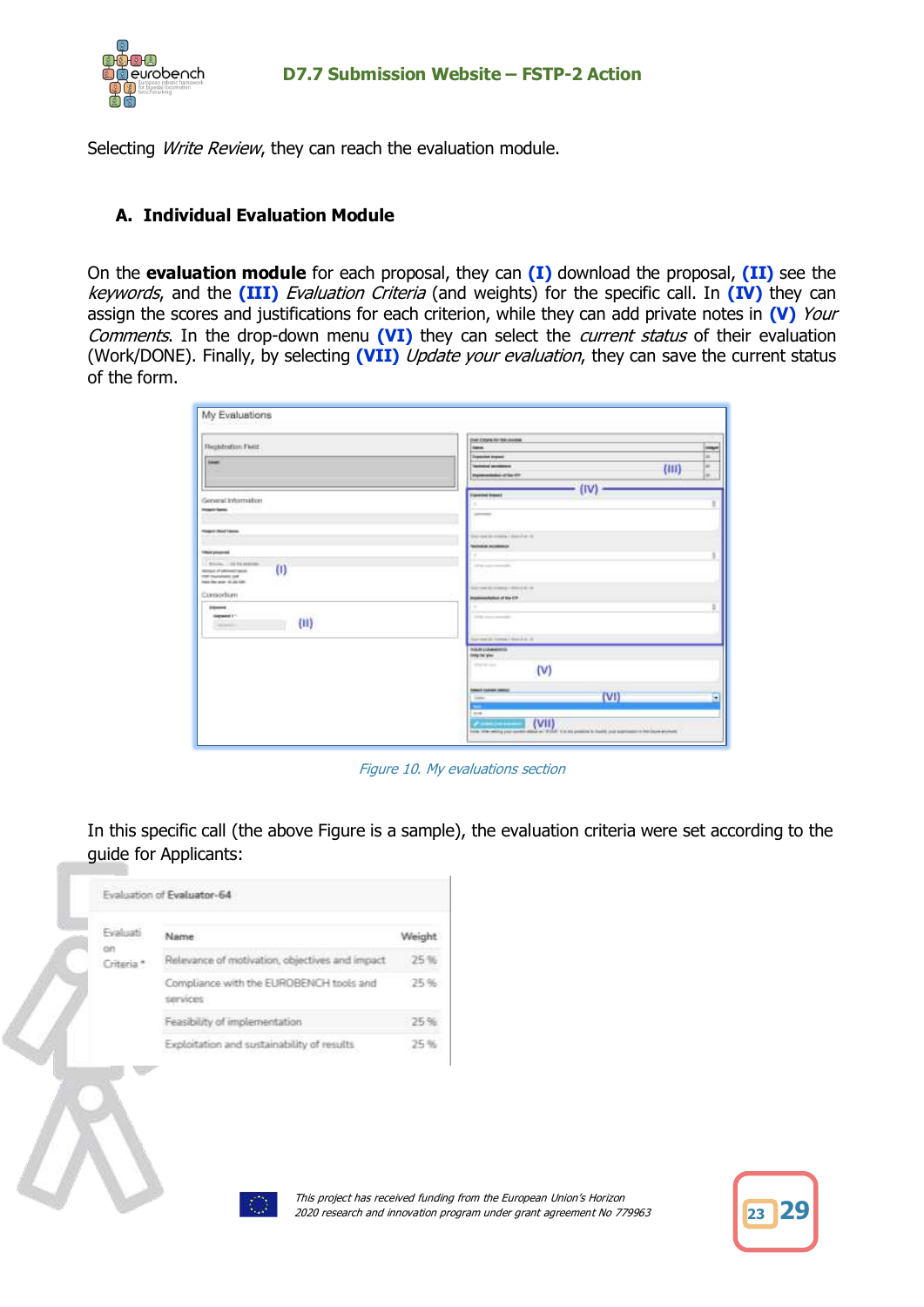

### **B. Consensus Evaluation Blog**

Once the individual evaluation is completed, the consensus phase begins. Evaluators can either use the platform and its consensus blog to:

- discuss the evaluation of each proposal, or
- set a Skype call with the other assigned expert.

The rapporteur (i.e. the internal reviewer) is the one who initiates the consensus chat when carried out on the platform and who generates the consensus report at the end.

By selecting *Discuss*, in Evaluations/Call Topic/Proposal name,

| A Forest                                  |                                                |                                                        |                                                             |                |        |         |  |
|-------------------------------------------|------------------------------------------------|--------------------------------------------------------|-------------------------------------------------------------|----------------|--------|---------|--|
| W Avenues Corp.                           |                                                | Evaluation of Sample Project (sample)                  |                                                             |                |        |         |  |
| <b>W</b> Elektrick                        |                                                |                                                        |                                                             |                |        |         |  |
| <b>Millala</b>                            | Reviews                                        |                                                        |                                                             |                |        |         |  |
| % Drawinstons                             | wet <i>he</i> n                                |                                                        |                                                             |                |        |         |  |
| W Union                                   | Here                                           | <b>Evaluation</b>                                      |                                                             | 1,441 Lipslate |        | Optiona |  |
| <b><i>B Foresto</i></b>                   |                                                |                                                        |                                                             |                |        |         |  |
| $4$ loss.                                 | Consensus Report                               |                                                        |                                                             |                |        |         |  |
| # Location                                | a katika matangan kal                          |                                                        |                                                             |                |        |         |  |
| <b>Manual Concession</b>                  | <b>Notes</b>                                   | Reportment                                             | <b>Last updett</b>                                          | Options        |        |         |  |
| <b>ALCOHOL: 20</b><br><b>Ford Holling</b> | <b>Democratic</b>                              |                                                        |                                                             | <b>CAMER</b>   | L<br>٠ |         |  |
| <b><i><u>Destinators</u></i></b>          |                                                |                                                        |                                                             |                |        |         |  |
| <b>W Frank</b>                            |                                                |                                                        |                                                             |                |        |         |  |
| <b># Incorporal Meters</b>                |                                                |                                                        |                                                             |                |        |         |  |
| <b>IR Delive Tenner</b>                   |                                                |                                                        |                                                             |                |        |         |  |
| IP Form Limited                           | <b>More drill promise</b><br>All summer paints | Galleboxes<br><b>With its Projects</b><br><b>Bally</b> | <b>Legal traveware</b>                                      |                |        |         |  |
| 6. Ceci Hussey                            | <b>WARNER</b>                                  | Addy are vision                                        | <b>Liste Privacy Statement</b><br><b>Torn and Construct</b> |                |        |         |  |
|                                           |                                                |                                                        |                                                             |                |        |         |  |

Figure 11. Discuss option

They can **(I)** Open a topic, **(II)** post their comments, **(III)** start another discussion topic, or **(IV)** read and participate in an existing discussion.

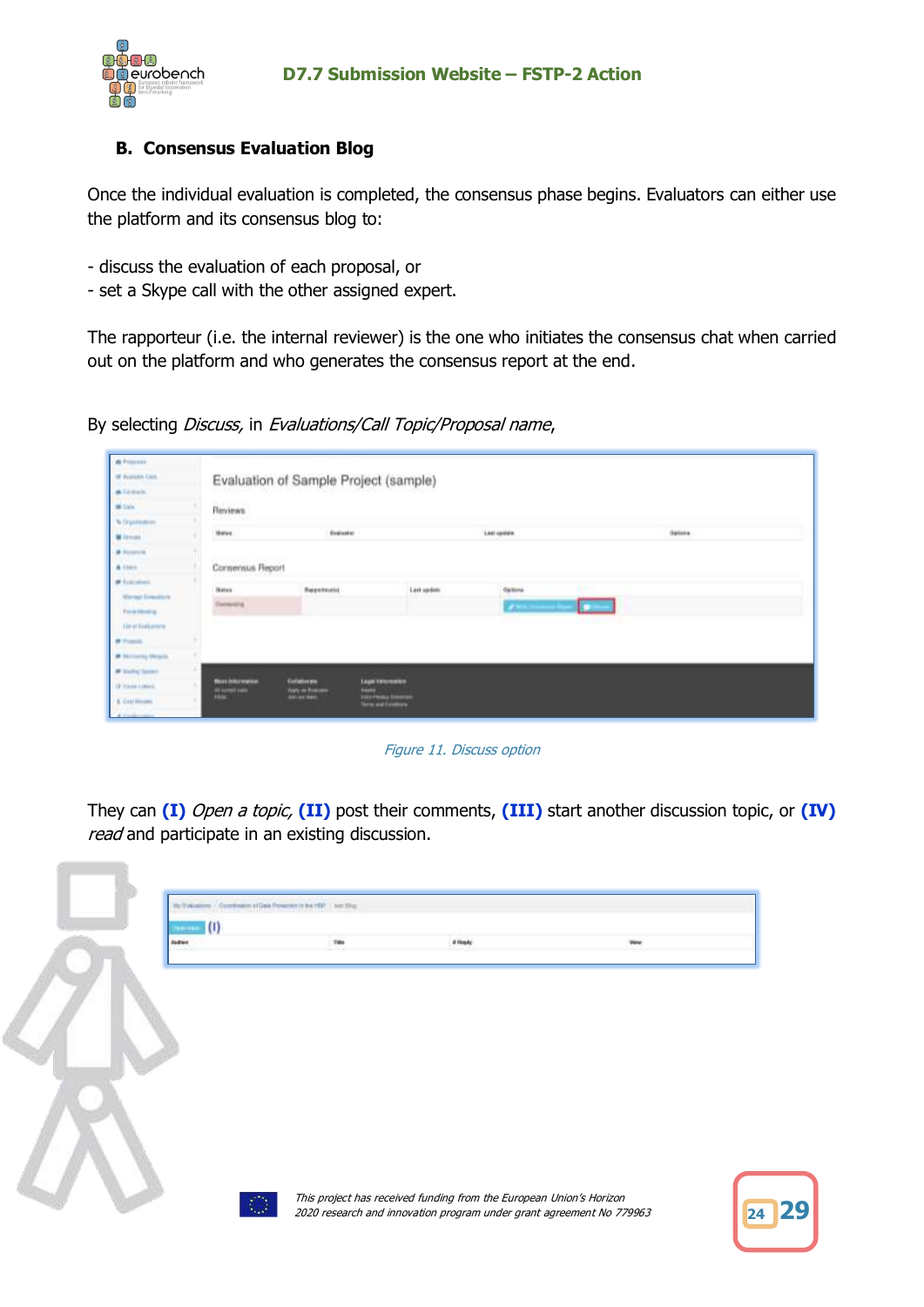

| Title<br>Bigt<br>and a<br>Test<br>- ( Norw) <   Not   -   Nos   -     A1   图   20   12   图<br><b>Elgina</b><br>Commert patriari permani<br><b>Sends at 1</b><br>(11)<br>Williams - Division of Dea Fording to HP - William<br><b>Visconnel</b><br>$\vert$ (III)<br><b>Section</b><br><b>Views</b><br>Actor<br>Total<br># Hearly<br><b>SOFIA</b><br>$\mathbf{H}$<br>premattal baltiful year 2000<br>HANZY | My Exabables 7, Contingent of Date Principles in the HBP, 7, leal 29 g. |  |      |
|----------------------------------------------------------------------------------------------------------------------------------------------------------------------------------------------------------------------------------------------------------------------------------------------------------------------------------------------------------------------------------------------------------|-------------------------------------------------------------------------|--|------|
|                                                                                                                                                                                                                                                                                                                                                                                                          |                                                                         |  |      |
|                                                                                                                                                                                                                                                                                                                                                                                                          |                                                                         |  |      |
|                                                                                                                                                                                                                                                                                                                                                                                                          |                                                                         |  |      |
|                                                                                                                                                                                                                                                                                                                                                                                                          |                                                                         |  |      |
|                                                                                                                                                                                                                                                                                                                                                                                                          |                                                                         |  |      |
|                                                                                                                                                                                                                                                                                                                                                                                                          |                                                                         |  |      |
|                                                                                                                                                                                                                                                                                                                                                                                                          |                                                                         |  |      |
|                                                                                                                                                                                                                                                                                                                                                                                                          |                                                                         |  |      |
|                                                                                                                                                                                                                                                                                                                                                                                                          |                                                                         |  |      |
|                                                                                                                                                                                                                                                                                                                                                                                                          |                                                                         |  |      |
|                                                                                                                                                                                                                                                                                                                                                                                                          |                                                                         |  |      |
|                                                                                                                                                                                                                                                                                                                                                                                                          |                                                                         |  |      |
|                                                                                                                                                                                                                                                                                                                                                                                                          |                                                                         |  | (IV) |

Figure 12. Different options inside the Consensus blog

On the blog discussion modules, the previous comments **(V)** are on the top of the page, and **(VI)** reply area is below.

|                                      | Amor extensional Renaissance (See 300 to 0 13136 / V) |  |
|--------------------------------------|-------------------------------------------------------|--|
| Reply to topic                       |                                                       |  |
| Toot:                                |                                                       |  |
|                                      |                                                       |  |
|                                      | 第1 日本大学 产品 正式 一次 叶言 医水面 水下 经 (中一界) 医春霞子母白喉炎           |  |
| now I seem - her - I me - A B 20 H 7 |                                                       |  |
|                                      |                                                       |  |
|                                      |                                                       |  |
|                                      |                                                       |  |
|                                      |                                                       |  |
|                                      |                                                       |  |
|                                      |                                                       |  |

Figure 13. Comments and replies

## **C. Final Consensus Report - Rapporteur Module**

Those that have been appointed as **Rapporteur**, on Evaluations, will be able to access the Rapporteur module.



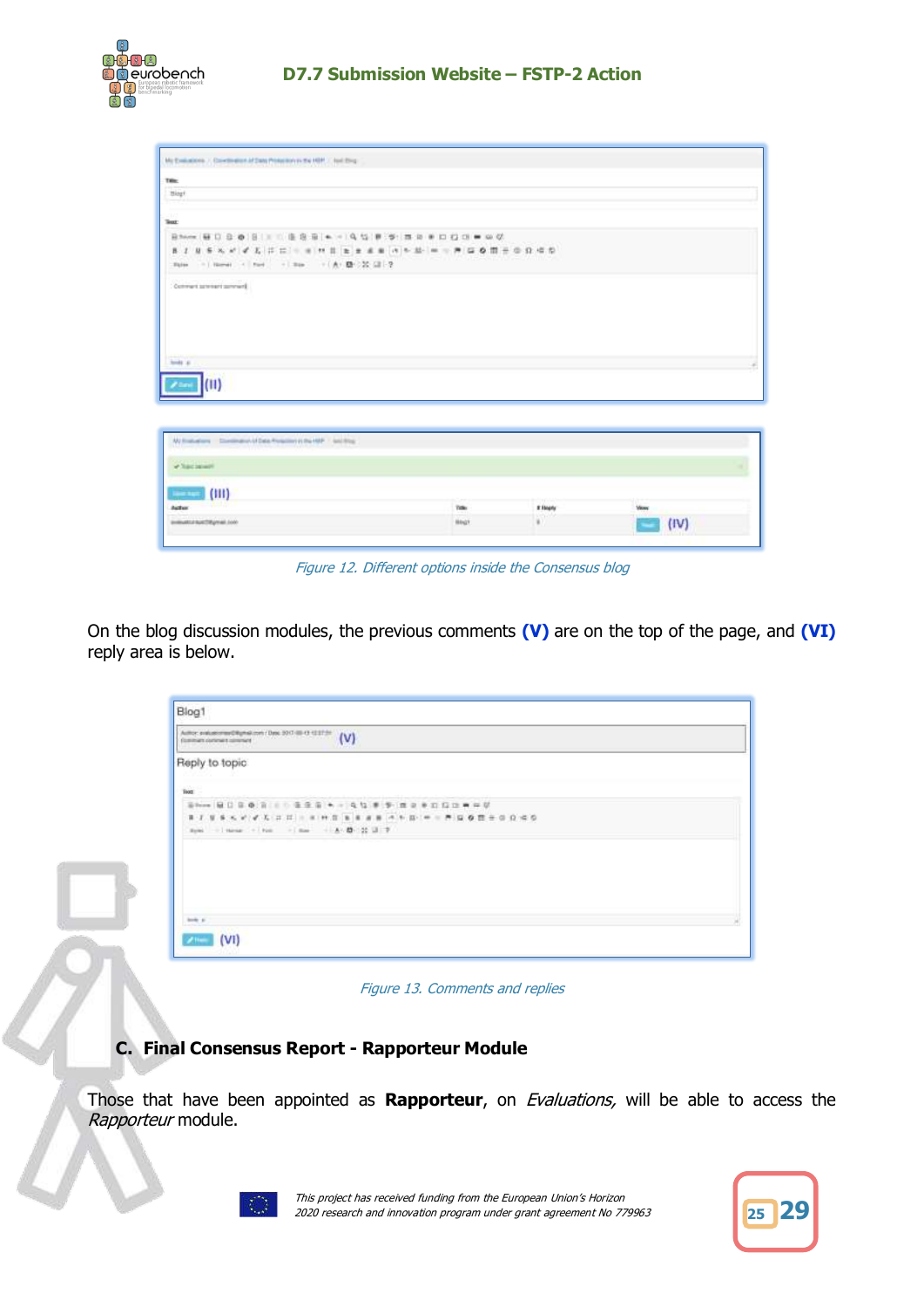

The Rapporteur module will be activated only after all the assigned Evaluators have submitted their evaluations:



Once active, the Rapporteur module has a similar arrangement than the Evaluation module with the **(I)** proposal and **(II)** keywords submitted by the applicant are on the left-side; and the scoring area on the right.

|                                                                       | (HH)                                         |               |
|-----------------------------------------------------------------------|----------------------------------------------|---------------|
| Registration Field                                                    | realizationise(Pitgreal.com<br><b>Newton</b> | Weight        |
|                                                                       | <b>Experimed Impact</b>                      | 26            |
| <b>Tout</b>                                                           | Technical introduces                         | ×             |
|                                                                       | brighterest keiters of the ITP               | 36            |
|                                                                       | Expected impact                              |               |
|                                                                       |                                              |               |
| General Information                                                   | ÷.                                           |               |
| Pergent Nation                                                        |                                              |               |
|                                                                       | Tour your the Common 1 Work & as 10          |               |
| <b>Proped Steet Name</b>                                              | Тесливный кособогое:                         |               |
|                                                                       |                                              |               |
|                                                                       |                                              |               |
| Filled proposed                                                       | $\mathbf{r}$                                 |               |
| Directs. No be minered.                                               |                                              |               |
| Greater of allowed types.<br>$\left( 1\right)$                        | Year you for Criteria 1 Print (2 to 10)      |               |
| PDF Discussed pdF<br>Make Bits Nover, 115, 272 MAIL<br><b>CARD IN</b> | <b>BEQANIMERING OF the ITF</b>               |               |
| Last file 1:                                                          |                                              |               |
| All Finan                                                             | Write style (emmand)                         |               |
|                                                                       |                                              |               |
| (11)<br>Consortium                                                    |                                              |               |
| Patrer (Occelinate)                                                   | Thur your Fer Critiques 1 Perm IT to TO.     |               |
| Logal Name of Organization*<br>pitation volto control                 | (IV)                                         |               |
|                                                                       | tempolitecamily and cont                     |               |
| Short Name: *                                                         | <b>Herita</b>                                | <b>Weight</b> |
|                                                                       | Expected import                              | ×             |
|                                                                       | Technical excellence.                        | 35            |
| Department."                                                          | implementation of the FIFF                   | 35            |
|                                                                       | Expected impact                              |               |
| PE <sup>+</sup>                                                       |                                              |               |
|                                                                       | ×                                            |               |

Figure 14. Different options inside the Rapporteur module (this is just an example of the Evaluators Manual, for this call the criteria were set according to the guide for applicants)

The right side contains the evaluations **(III)** and **(IV),** with the corresponding scores and comments, and the **(V)** average of the evaluation scores, as indicators; the **(VII)** consensus section should be filled respecting the **(VI)** evaluation criteria and *Consensus Blog.* 



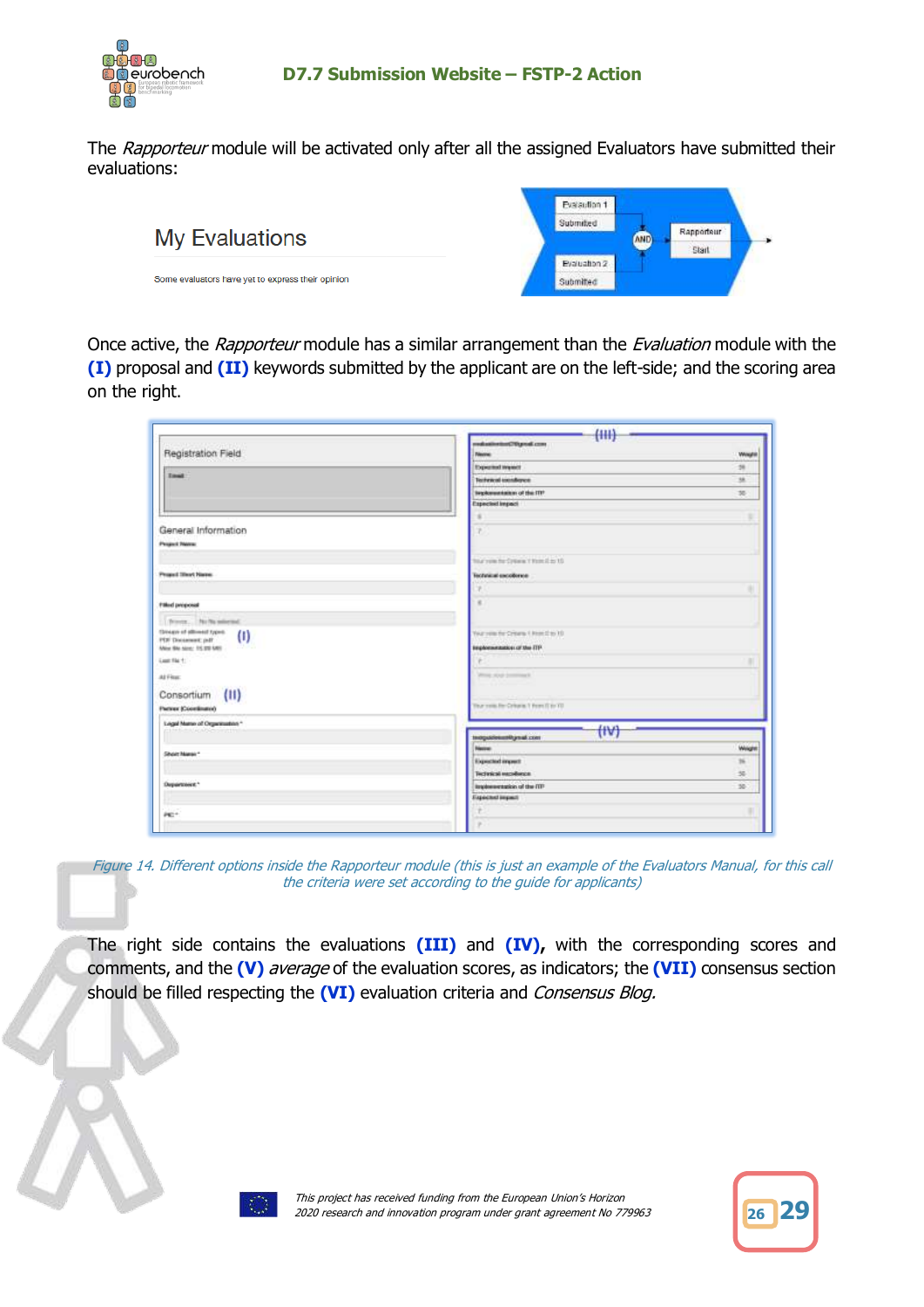

|                                               |                                      | Name<br>(VI)                                   | Weight   |
|-----------------------------------------------|--------------------------------------|------------------------------------------------|----------|
| $_{INI}$<br>testguidetest@gmail.com           |                                      | <b>Expected Impact</b><br>Technical excellence | 36<br>56 |
| Namo                                          | Weight                               | Implementation of the ITP                      | 30       |
| <b>Expected impact</b>                        | 35                                   | (VII)                                          |          |
| <b>Technical excellence</b>                   | 35                                   | <b>Expected impact</b>                         |          |
| Implementation of the ITP                     | 30 <sub>1</sub>                      | $0.5 -$                                        | 湔        |
| <b>Expected impact</b>                        |                                      | Witte your comment                             |          |
|                                               |                                      |                                                |          |
|                                               | $\frac{1}{2}$                        | Your vote for Criteria 1 from 0 to 10          |          |
|                                               |                                      | Technical expellence                           |          |
|                                               |                                      | ×                                              | 븹        |
| Your vote for Criteria 1 from 0 to 10         |                                      | Write your comment                             |          |
| <b>Technical excellence</b>                   |                                      |                                                |          |
|                                               |                                      | Your vote for Criteria 1 from 0.10 10          |          |
|                                               | 間                                    | Implementation of the ITP                      |          |
|                                               |                                      |                                                | 븶        |
|                                               |                                      | Write your comment                             |          |
| Your vote for Criteria 1 from 0 to 10         |                                      |                                                |          |
|                                               |                                      | Vour vote for Critaria 1 from 0 to 10          |          |
| Implementation of the ITP                     |                                      | $\frac{1}{2.17}$ (VIII)<br>7.17                |          |
|                                               | $\left \frac{\alpha}{\alpha}\right $ | <b>Final Report</b>                            |          |
|                                               |                                      |                                                |          |
|                                               |                                      | (IX)                                           |          |
| Your vote for Criteria 1 from 0 to 10         |                                      | Final Report for Submitter                     |          |
|                                               |                                      | (X)                                            |          |
|                                               |                                      |                                                |          |
| Average                                       |                                      | <b>Select your current status:</b>             |          |
| 6.5<br><b>Expected impact</b>                 |                                      | <b>WOrk</b>                                    | ۰        |
| (V)<br>$\overline{7}$<br>Technical excellence |                                      | <b>TRANK</b>                                   |          |
| Implementation of the ITP 7                   |                                      | <b>DONE</b><br>Update your reporting           |          |

Figure 15. Consensus blog

The **(VIII)** Average is the overall score and is computed from the consensus scores **(VII)** and not from the scores assigned by the Evaluators. Before finalizing the consensus report, evaluators will have to add the **(IX)** Final Report, and the **(X)** comments for the applicant.

## **D. Overall score**

Each reviewer will evaluate the proposal according to the evaluation criteria (and associated weight) indicated in Section 4.2 of the Guide for Applicants [\(https://eurobench2020.eu/wp](https://eurobench2020.eu/wp-content/uploads/2021/03/FSTP-2-Guide-for-Applicants_v1_vdef_V3.pdf)[content/uploads/2021/03/FSTP-2-Guide-for-Applicants\\_v1\\_vdef\\_V3.pdf\)](https://eurobench2020.eu/wp-content/uploads/2021/03/FSTP-2-Guide-for-Applicants_v1_vdef_V3.pdf).

Even though the platform would allow to assign scores from 0 to 10, according to the EUROBENCH procedures and guidelines, evaluation scores of up to 5 points (5 marks representing the highest quality) will be awarded for each criterion:

- **0 Fail** The proposal fails to address the criterion under examination or cannot be judged due to missing or incomplete information;
- **1 Poor** The criterion is addressed in an inadequate manner, or there are serious inherent weaknesses;
- **2 Fair** While the proposal broadly addresses the criterion, there are significant weaknesses;
- **3 Good** The proposal addresses the criterion well, although improvements would be necessary;



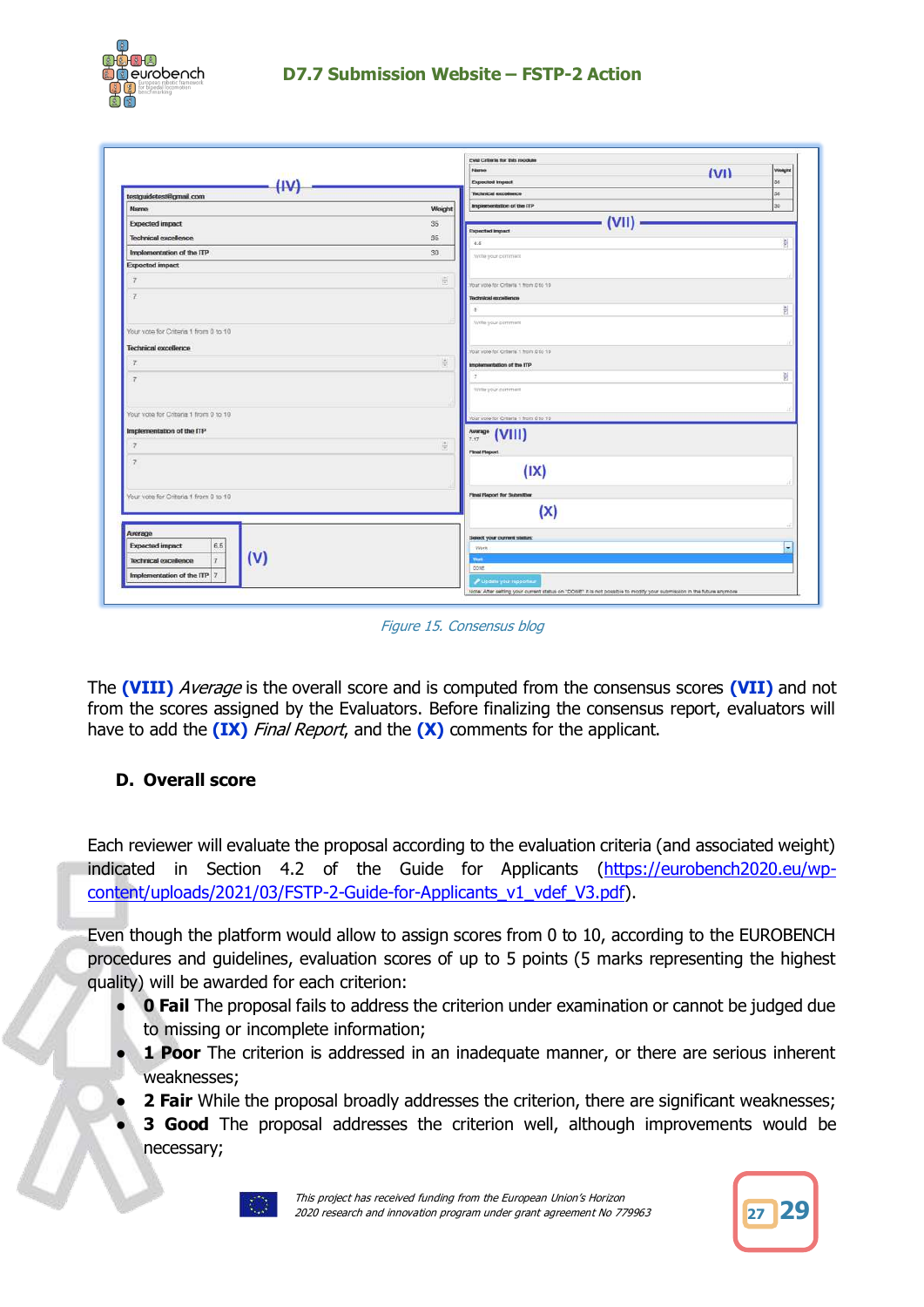

- **4 Very good** The proposal addresses the criterion very well, although certain improvements are still possible;
- **5 Excellent** The proposal successfully addresses all relevant aspects of the criterion in question. Any shortcomings are minor

A preliminary overall score will be assigned to each proposal, taking into account the consensus evaluation phase results and the associated weight of the evaluation criteria.

Overall Score = 
$$
0.25
$$
<sup>\*</sup>  $(S1+S2+S3+S4)$ <sup>\*</sup>3

where:

 $S_i$  is the evaluation score for the i-th Criterion and W<sub>i</sub> is the weight associated to the i-th Criterion.

The maximum overall score will be 15 points. To ensure a good level of quality in the proposals, a global threshold of 10 and a criterion-specific threshold of 3 will be applied. Proposals below any of these thresholds will not be eligible for funding, independently from the number of submitted proposals.

The consensus report and final overall score will be the basis for the creation of the final Ranking list of Proposals used by the Steering Committee to perform the final selection, as indicated in Section 4.3 of the Guide for Applicants [\(https://eurobench2020.eu/wp-content/uploads/2021/03/FSTP-2-](https://eurobench2020.eu/wp-content/uploads/2021/03/FSTP-2-Guide-for-Applicants_v1_vdef_V3.pdf) [Guide-for-Applicants\\_v1\\_vdef\\_V3.pdf\)](https://eurobench2020.eu/wp-content/uploads/2021/03/FSTP-2-Guide-for-Applicants_v1_vdef_V3.pdf).